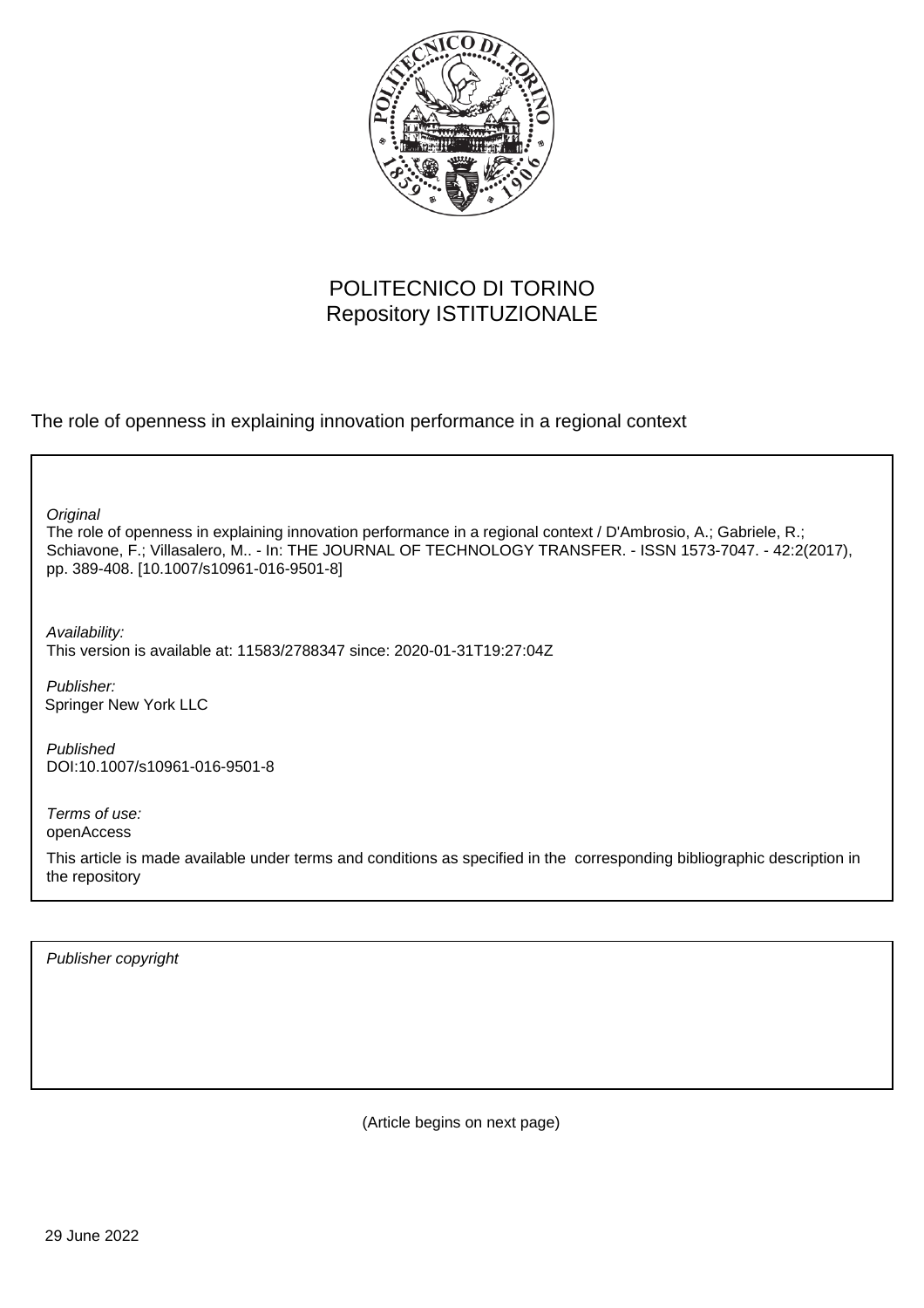

# The role of openness in explaining innovation performance in a regional context

Anna D'Ambrosio<sup>1</sup> <sup>O</sup> · Roberto Gabriele<sup>2</sup> <sup>O</sup> · Francesco Schiavone<sup>3,4</sup> · Manuel Villasalero<sup>[5](http://orcid.org/0000-0002-7946-7695)</sup>

Published online: 12 September 2016 © The Author(s) 2016. This article is published with open access at Springerlink.com

Abstract We investigate the role of search strategy in shaping firms' innovation performance. Firms use a wide range of external actors and sources to help them achieve and sustain innovation. In particular, the extension (breadth) and the relevance (depth) of such sources determine firms' ability to extract and exploit knowledge and new ideas and, thus, to be innovative. Using a sample of firms in a regional context active in R&D, we built separate measures of breadth and depth for local (on a regional scale) and global (outside the regional context) search. This allows us to investigate whether localized or global knowledge spillovers are in place. We find that a wider set of partners increases coordination costs, while greater depth in search strategies contributes to innovation. We find that a more diversified search strategy at the local level (greater breadth of search) results in significant payoffs in terms of innovation, while diversifying the partnership with Italian partners has a smaller, although still positive, effect. In contrast, the benefits of depth of innovation are greatest at the global level. In addition, a broader set of information sources for R&D projects has a significant positive effect on innovation. Finally, firms that resort to R&D subsidies are less innovative.

 $\boxtimes$  Manuel Villasalero manuel.villasalero@uclm.es

> Roberto Gabriele roberto.gabriele@unitn.it

- <sup>2</sup> Department of Economics and Management, University of Trento, Via Inama, 5, Trento, Italy
- <sup>3</sup> Department of Management Studies and Quantitative Methods, Universita degli Studi di Napoli Parthenope, Palazzo Pacanowski Via Generale Parisi, 13, 80132 Naples, Italy
- <sup>4</sup> Department of Strategy and Management, Paris School of Business, 59 Rue Nationale, 75013 Paris, France
- <sup>5</sup> Facultad de Derecho y Ciencias Sociales, Universidad de Castilla-La Mancha, Ronda de Toledo, s/n, 13071 Ciudad Real, Spain

<sup>&</sup>lt;sup>1</sup> Department of Economics and Statistics "Cognetti de Martiis", University of Turin, Lungo Dora Siena 100, 10153 Turin, Italy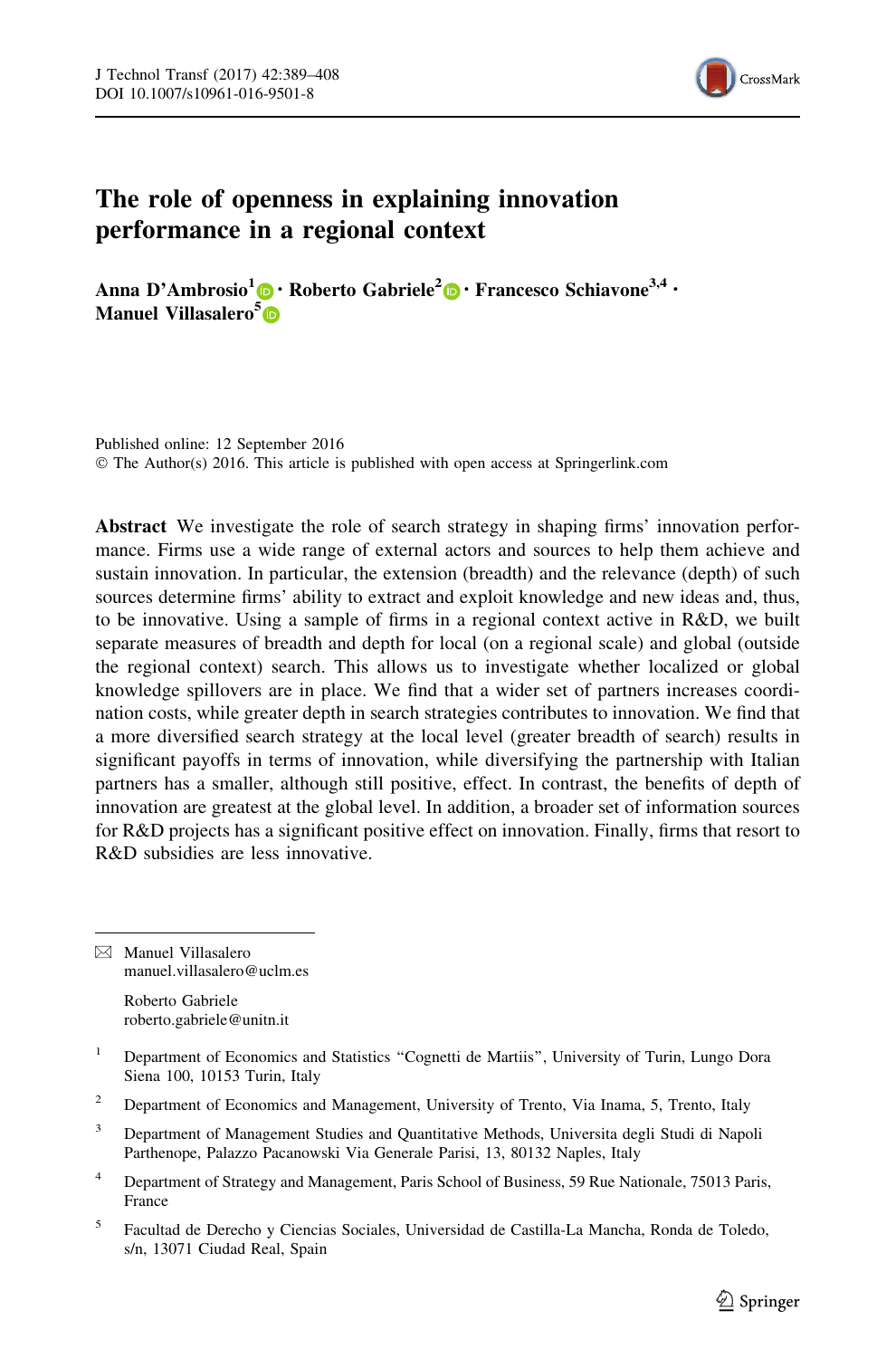Keywords Openness - Search strategies - Innovation - Innovative performance - R&D regional policy

JEL Classification O31 - R11 - D83

#### 1 Introduction

To carry out their innovation processes, innovative firms often rely on sources of knowledge that are external, that is, located outside the firm's boundaries. This is due to the increasing availability and mobility of knowledge workers, the flourishing of the internet and venture capital markets and the broadening scope of possible external suppliers (Lee et al. 2010). In other words, innovative firms have shifted toward the so-called Open Innovation (OI) model (Chesbrough 2003a; Chesbrough et al. 2006).

The OI paradigm recognizes the creation of rich, inter-organisational R&D networks comprising both private and public actors. The relationships involved in this paradigm can be interpreted as firms actively investing in searching for new external sources of knowledge. Thus, firms' innovative performance is influenced by both their internal search strategy (Villasalero 2014a) and their external search strategy (Laursen and Salter 2006; Zeng et al. 2010).

In this paper, we empirically link the breadth and depth of firms' external search strategies to their innovative performance, exploring how differences in search strategies among firms influence their ability to patent new ideas. By doing so, this study follows the model advanced by Leyden and Link (2015) in which the entrepreneurial process is seen as the interplay between social networks and desired innovations. We build on the concepts proposed by Cohen and Levinthal (1990), who argue that the ability to exploit external knowledge is a critical component of innovative performance. We begin from the classification of search dimensions introduced by Laursen and Salter (2006), who develop the concepts of breadth and depth as two components of the openness of individual firms' external search strategies. We then extend the concepts to take into account the geographical scope of search breadth and depth. In particular, we investigate whether relying only on localized knowledge or also on global knowledge sources has different implications in terms of patenting activity. In addition, recognizing that public policies play a critical role in promoting the adoption of OI among firms (Chesbrough and Vanhaverbeke 2011), we study if and how R&D subsidy policies alter firms' search paths and, thus, their ability to innovate. Furthermore, we recognize that such search strategies may be costly.

This research is based on a survey of the innovation activities and research collaboration of Italian firms in a small and innovative region of northern Italy, the Trentino Province. This survey allows us to construct a measure of depth that takes into account both the subjective importance of partners in R&D collaborations and the duration of the relationships. Using Poisson models, we show that the two dimensions have differing ability to spur innovation activity: rather than breadth, depth of search seems to be more important. In terms of breadth, we find that, rather than being spurred by a more diversified network of R&D partners per se, innovation is spurred by a more diversified network of suppliers of information on funding opportunities. In addition, we find that public policy positively mitigates the depth of firms' search strategies and, thus, can be interpreted as indirectly altering the search path.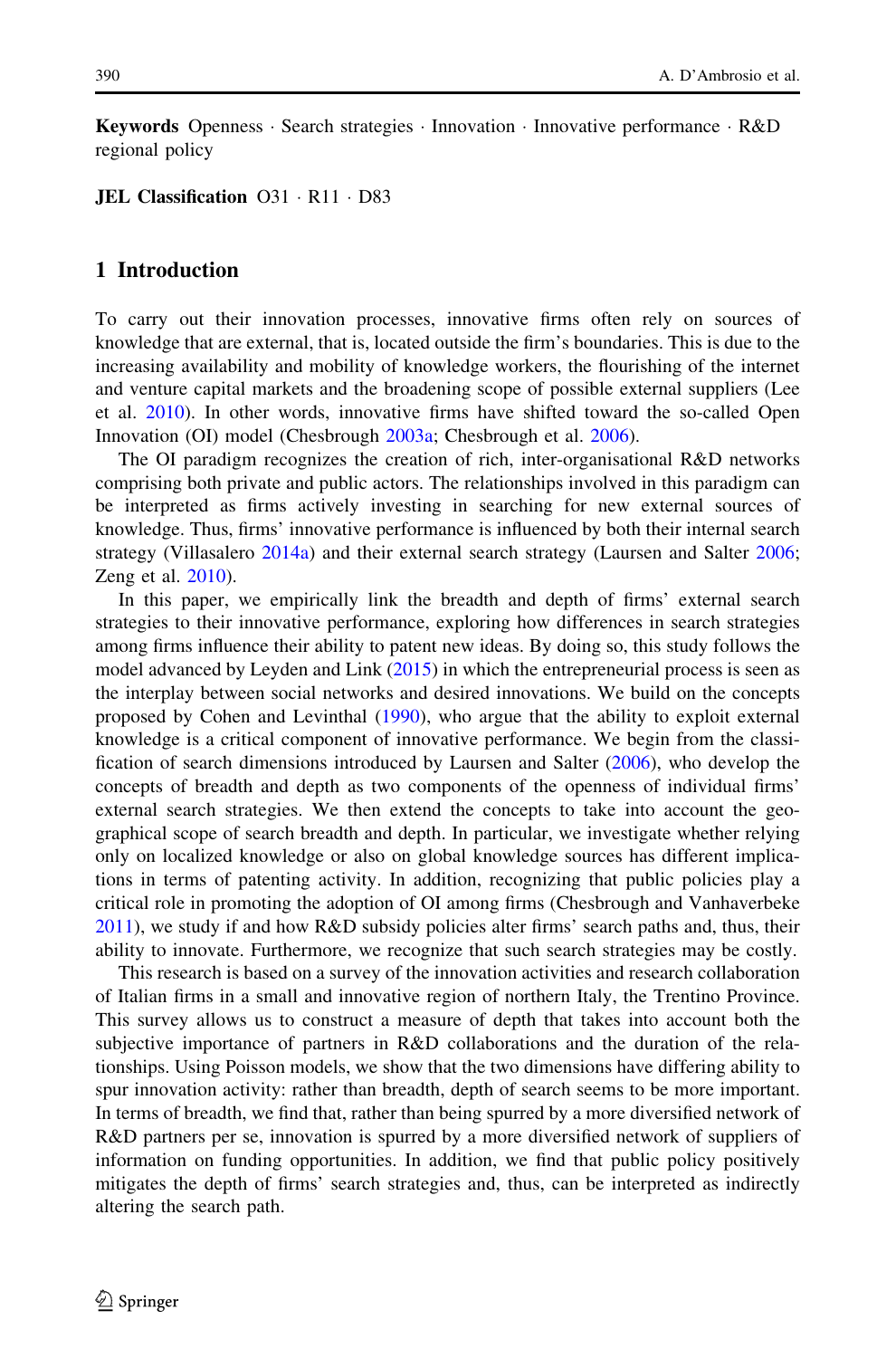The paper is organised as follows. Section 2 presents the research hypotheses. Section 3 discusses the study's context, the data used and the methods employed. Section 4 presents the results. Finally, Sect. 5 summarises the study's main conclusions, points out its relevant implications and identifies limitations and future perspectives.

#### 2 Hypotheses

#### 2.1 The role of external sources of knowledge

The OI model suggests that the advantages that firms gain from internal R&D expenditures have declined. Compared to previous decades, innovative firms now spend less on intramuros R&D, and yet they are able to successfully innovate by relying on knowledge from a wide range of external sources. This erosion in the strategic advantage of internal R&D is caused by several factors, the most important of which is the increasing inability of firms to appropriate and control their R&D investments (Chesbrough 2003a, b).

The evolutionary perspective lends support to the OI framework, showing that a wide range of external sources of knowledge provides opportunities for firms to choose among different technological paths (Dosi 1988; Metcalfe 1994). In addition, in evolutionary theory, search strategies are strongly influenced by the richness of technological opportunities available in the environment and by the search activities of other firms (Nelson and Winter 1982; Levinthal and March 1993). The use of various knowledge sources by an individual firm is partly shaped by the external environment, including the availability of technological opportunities, the degree of turbulence in the environment and the search activities of other firms in the industry (Cohen and Levinthal 1990; Klevorick et al. 1995).

Adopting this theoretical approach, Laursen and Salter (2006) provide a test of OI strategies of firms, looking at the various search channels that firms use to upgrade their knowledge bases. They define two dimensions of the search for external sources of knowledge: (1) the breadth of search, as measured by the number of external sources or search channels that firms rely upon in their innovative activities; (2) the depth of search, as defined by the extent to which firms draw deeply from various external sources. They find that both dimensions of search have an inverted U-shaped relationship with innovative performance.

Ahuja (2000) has found that indirect and direct ties influence a firm's ability to innovate, but that the effectiveness of indirect ties is moderated by the number of the firm's direct ties. Within the same theoretical framework, Rosenkopf and Nerkar (2001) explore the role of boundary-spanning searches and find that search processes that do not span organizational boundaries have less effect on subsequent technological evolution. More closely related to our contribution on collaboration variety and effort is the investigation by Powell et al. (1996) on inter-organizational collaboration in biotechnology, which assesses the contribution of collaboration to learning and performance and shows that firms embedded in benefit-rich networks are likely to have greater innovative performance. All these studies show the relevance of firms' OI strategies to their search for innovative opportunities, and they suggest that performance differences among firms can be explained, all else being equal, by the degree of openness of the organizations. Katila (2002) and Katila and Ahuja (2002) investigate the link between search strategy and innovative performance as measured by patent activity, showing that the depth and scope of search processes can influence the potential for innovation.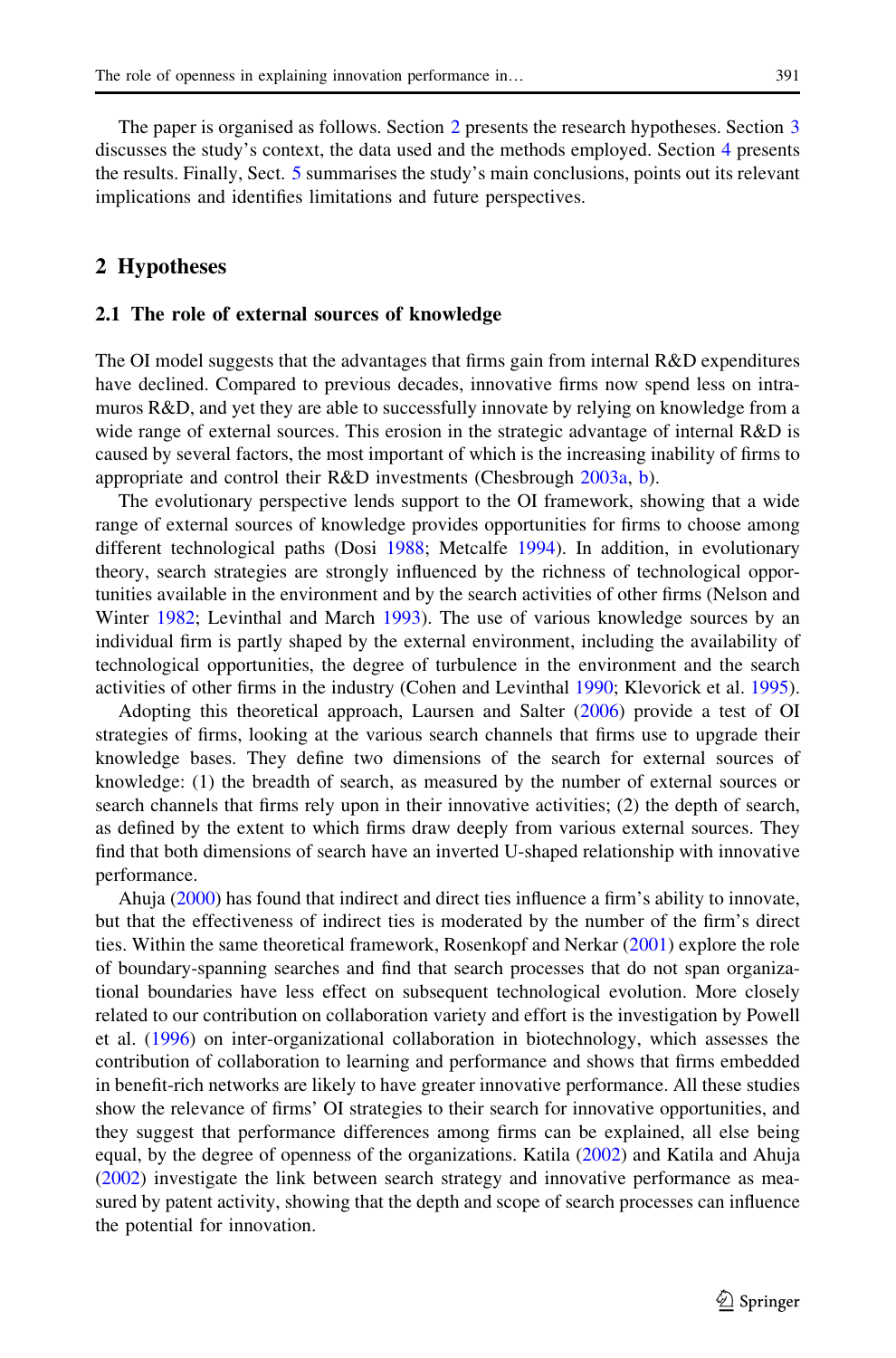Hence, to understand firms' innovation activities, we must consider not only internal R&D efforts, but also external sources of knowledge and firms' search activities (Villasalero 2015). Accordingly, we investigate the role of the search channels represented by various kinds of collaboration partners, including universities, public institutions and other private firms, and the scope of these collaborations—local versus global relationships that firms use to search for innovative opportunities. The available evidence suggests that what is important is not only the variety of sources of knowledge but also their quality. In our framework, we can test these two factors separately, using a variable that summarizes the variety of collaboration, similar to the ''breadth'' indicator built by Laursen and Salter (2006), and a variable that further develops their measure of ''depth'' and captures the overall intensity of collaboration as a proxy for its quality. We should note that, in our framework, firms are SMEs and experience shortcomings typical of such companies. In particular, firms are financially constrained, they pay a high cost to coordinate with collaborative partners and they can potentially benefit significantly from ideas that come from outside their organisations. Hence, in contrast to Laursen and Salter, we expect firms' search strategies to have differentiated effects on innovation. On the one hand, a wider set of important and durable relationships—that is, greater depth—is expected to contribute to a smooth, dense flow of knowledge and, thus, to facilitate innovation. On the other hand, a more differentiated set of partners—that is, greater breadth—could either contribute to extending the knowledge stock with new sources of knowledge or increase the costs of maintaining a differentiated network of relationships. We expect the latter effect to prevail in SMEs.

Given the above discussion, our first hypotheses are the following.

Hypothesis 1a Greater breadth in search strategies—a more differentiated set of partners—harms innovation performance of firms due to the increased coordination costs it imposes.

Hypothesis 1b Greater depth in search strategies—a higher degree of exploitation of knowledge sources—benefits firms' innovation performance.

## 2.2 The role of the geographic scope of search

The pertinent literature debates localized knowledge spillovers (Breschi and Lissoni 2001)—which are likely to play a particularly relevant role in a regional context like the one under scrutiny—in which the majority of firms are SMEs (Basile et al. 2012; Acs et al. 2013; Schiavone 2008a, b). SMEs that are active in a regional context may benefit differently from localized knowledge spillovers than from flows of knowledge originating from more geographically distant sources (Villasalero 2013). The reasons leading to collaboration, the selectivity in the partnerships and the tacitness of the knowledge exchanged are likely to differ in localized versus global partnerships. In addition, Granovetter (1985) and Burt (1992) suggest that innovation is more likely to arise in encounters between nonredundant sources of information (at 'structural holes' or by 'weak' rather than 'strong ties'). To address these issues, we measure the breadth and depth of search strategy at various geographical levels. We build the measures of breadth of search by counting the number of different institutional partners at the regional, Italian and international levels, and we measure depth—that is, the intensity of relationships as measured by the intensity of collaboration—at the regional, Italian and international levels. The distinction between breadth and depth of search seems particularly useful in this context. Regarding depth, we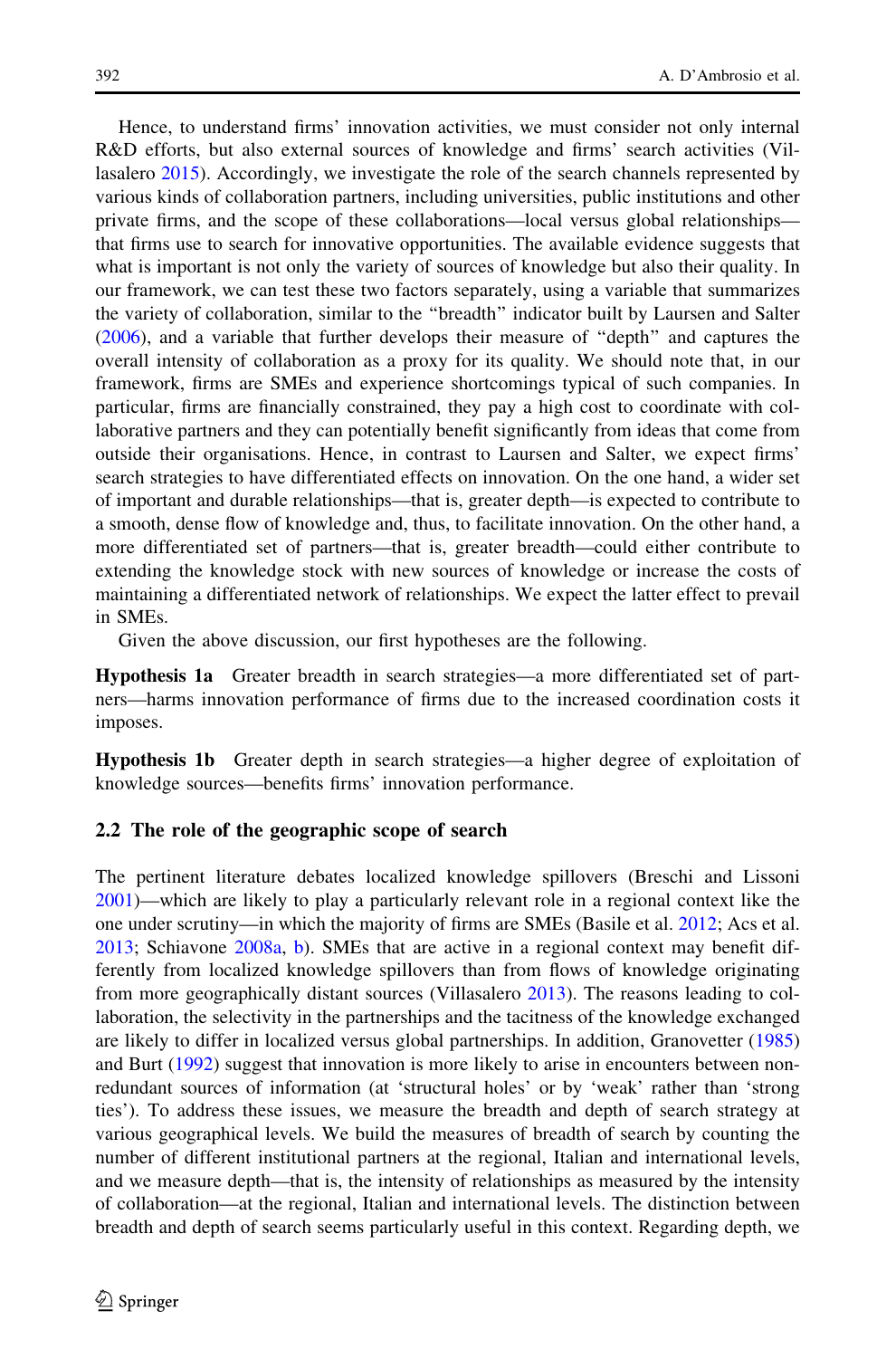can expect a geographical gradient to emerge. Indeed, the argument about the redundancy of 'strong' ties is likely to be more applicable to deeper ties with knowledge sources located in closer geographical proximity. In contrast, deep ties with a broader geographic scope can be considered to have a greater 'boundary-breaking' potential and, thus, to be more useful to innovation. Regarding breadth, it is a priori ambiguous whether geography affects the effect of partner variety on innovation. On the one hand, a more differentiated local network may contribute to innovation by offering fine-tuned solutions that capitalize on local specificities, but it may lead to lock-in effects and dependency on that local system. On the other hand, a diversified network of foreign partners may contribute to opening up the local system to external sources of knowledge, but it can also be expected to entail non-negligible coordination costs. Considering that most firms in our data are SMEs, we expect the benefits of local collaboration and the costs of international collaboration to prevail.

To guide the empirical analysis, we propose the following hypotheses.

Hypothesis 2a Greater breadth at the local level leads to more innovation, while a more diversified network of partners at the international level has a smaller or even a negative effect on firms' innovative performance.

Hypothesis 2b Greater depth of search with international partners has a positive relationship on firms' innovation performance, while local depth of search has a negative effect on innovation.

#### 2.3 Role of financing sources

R&D activity involves important start-up costs that must be paid upfront—before firms obtain any returns from these activities in the form of improved innovation performance and that are, to a large extent, sunk (Máñez et al. 2014). In addition, there are fixed costs to carrying on this activity (Aw et al. 2011). Firms must cover these costs by using their own funds and/or by borrowing. There is a negative relationship between credit constraints and R&D, based on the existence of information asymmetries (Leland and Pyle 1977), high adjustments and sunk costs (Arrow 1962) and lack of collateral (Hall 2002; Hall and Lerner 2010; Máñez et al. 2014).

As a result, R&D investments are typically financed through internal sources, especially in the case of SMEs, and the use of external sources can be extremely difficult and expensive for firms (David et al. 2000). Under such conditions, the main problem of SMEs is to find external sources of money. A more diversified set of information sources about potential financing opportunities is likely to enlarge the ability of the firm to secure external funding and, hence, to free up resources for innovation. In addition, in our context, using external sources of money can lead to spillovers that can alter firms' innovative performance (Takalo et al. 2013).

Hypothesis 3 Firms relying on a broader set of sources are expected to have comparatively less binding budget constraints and to more effectively allocate resources to the right technological partners, allowing them to achieve better innovative performances as measured by the number of patents issued.

To deepen the analysis of the role of financing capabilities, we also investigate the role of public subsidies as measured by firms' abilities to get public grants for R&D investments. This aspect is particularly important in the context under investigation. Indeed,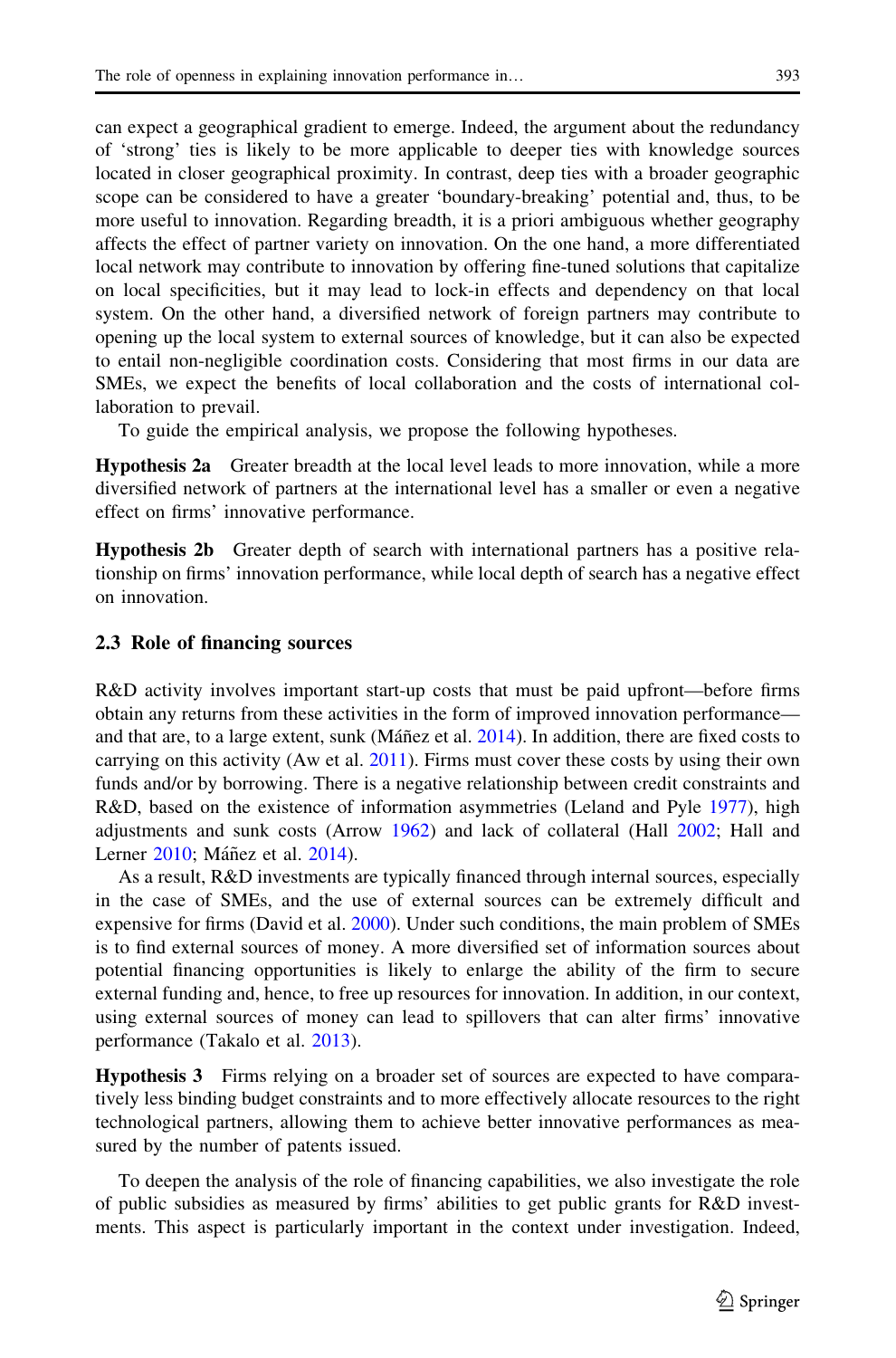Trentino was one of the Italian provinces in which R&D policy was extremely important during the period under scrutiny (Corsino et al. 2015). A number of studies have found positive effects of firms' increased R&D effort, although significant doubt persists about the ability of R&D effort to spur firm performance (Cerulli 2010; Garcia-Quevedo 2004). On the one hand, R&D subsidies can alleviate firms' budget constraints and contribute to innovation; on the other hand, the application process for public funding is costly, and firms under time and budget constraints may choose to focus on their own investment efforts in R&D rather than fundraising efforts. To a large extent, the net effect is an empirical issue. As a result, we propose two competing hypotheses.

Hypothesis 4a Firms that resort to R&D subsidies are less competitive at a global scale: That is, innovative performance is negatively affected by the use of public money once other factors are controlled for.

Hypothesis 4b Firms that resort to R&D subsidies are more competitive at a global scale: That is, innovative performance is positively affected by the use of public money once other factors are controlled for.

Another interesting aspect to investigate is the role of breadth and depth of search strategy in shaping the effect of public subsidies on innovation performance. In particular, we are interested in understanding if and how public subsidies can mitigate or amplify the effects of the two dimensions of search. For example, the application for a grant could change the selection criteria for R&D partners. In particular, selection for a grant could result in choosing collaboration partners preferred by the grantor instead of those with higher R&D potential. This could harm firms' innovation performance. At the same time, public funds could help firms by deepening their collaboration with R&D partners by contributing more money to the project, thereby stimulating the joint research effort and resulting in a greater innovation outcome. We expect that the moderating effect of subsidies on firms with deeper ties will be positive, as those firms will be able to capitalize on these ties when using public funding. Again, the effect of breadth is, instead, ambiguous a priori. However, if breadth is increased in response to application requirements, rather than as a consequence of pre-existing depth, it is likely to become a cost rather than an asset for firms. Hence, we propose the following hypotheses.

Hypothesis 5a R&D subsidies negatively mitigate the effect of breadth of search.

Hypothesis 5b R&D subsidies amplify the effect of depth of search.

# 3 The context of the study and the data

#### 3.1 The local context

The context of the study is the Trentino Province of Italy, located in the country's northeast, which began to grow in the 1980s, mainly due to developments in the manufacturing and tourism sectors. Currently, the province has a well-developed production system and is characterized by the wide prevalence of SMEs. It is located in one of the most-developed regions (at NUTS 2 level) in Europe. During the time period under scrutiny in the present study, 2010–2012, the average per-capita GDP amounted to ca. 28k euros (Eurostat 2015). Since 1999, the R&D activity of local firms has been fostered by Provincial Law 6/99 (PL 6/99), which can be considered a typical case of regional policy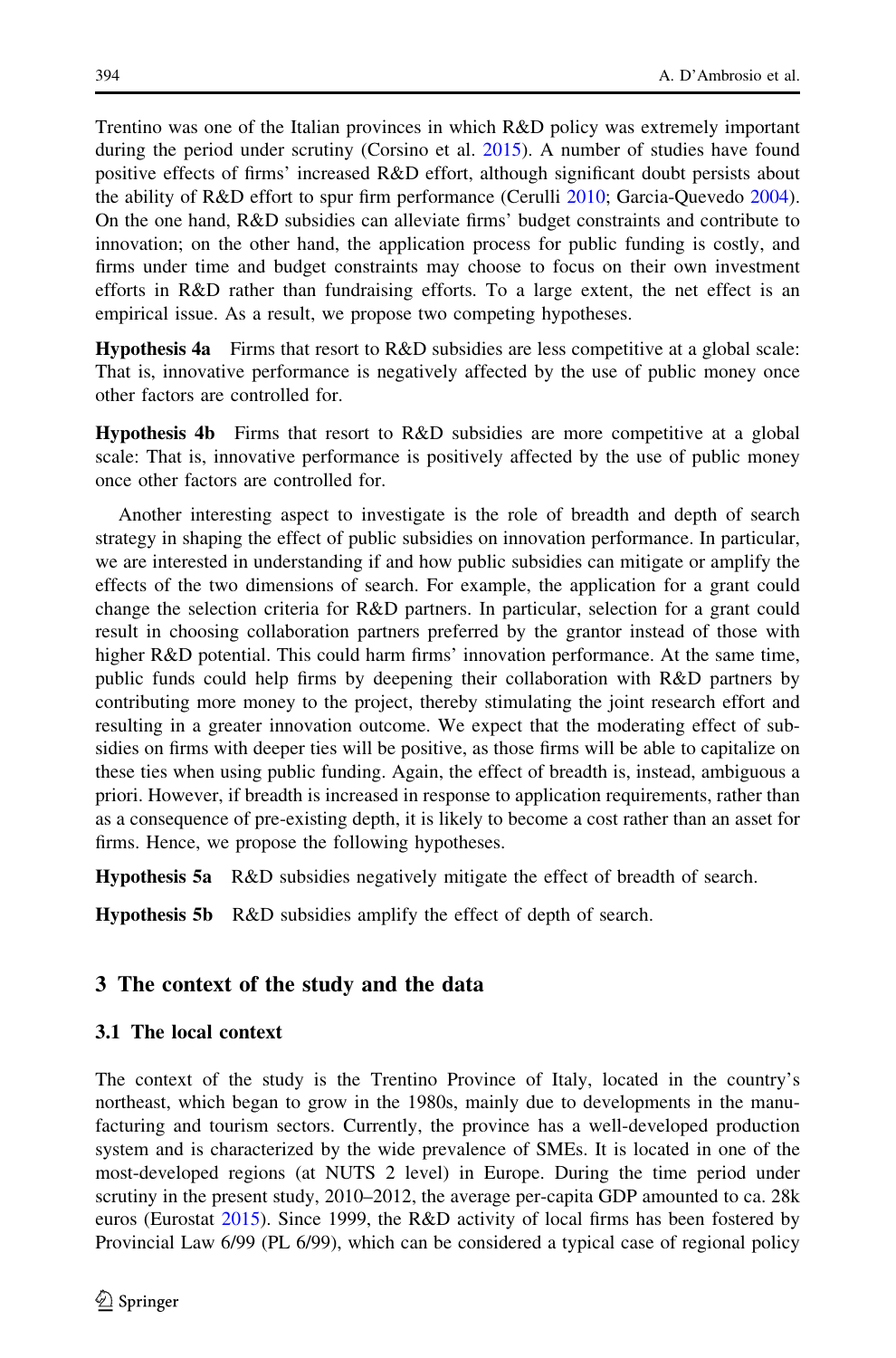designed to further the specific objectives of the region and targeting local firms (Gabriele 2013). Specifically, firms' R&D efforts are aided through direct subsidies co-financing their research projects (Corsino et al. 2015). Participation in the subsidy scheme is based on voluntary application. The projects are selected by a scientific committee that carefully evaluates all aspects of the projects, including their intended network of collaborations. Interestingly, the companies active in Trentino Province can access public money only through the local authorities. Given its characteristics, such a framework seems to be a well-suited subject for our investigation in terms of structure of the economic system, presence of big research institutions with strong ties to the production system, presence of place-based R&D policies and ability to collect specific information about the economic and R&D activities of firms.

# 3.2 The sample

The data used in this paper come from a unique dataset derived by integrating three data sources: (1) a dedicated survey on R&D collaborations administered by the Statistical Office of the Province of Trento (ISPAT); (2) an annual Istituto Nazionale di Statistica (ISTAT) survey on firm R&D activities (RS1) and (3) the local authorities' database on R&D subsidies received by local firms for the promotion of economic activities: Agenzia Per l'Incentivazione delle Attività Economiche (APIAE).

The dedicated survey on firm collaborations in Trentino Province (SpillSu) was conducted from September 2014 to February 2015. The main objective of this survey was to collect information about the collaboration networks and knowledge spillovers of R&D firms in the province. The survey questionnaire addressed the years from 2010 to 2012 and was administered via web. It was composed of three main parts covering the following.

- Number and characteristics of each firm's partners (each firm could indicate a maximum of five partners): denomination of the partner, location, rank of the partner, duration of the relationship, perceived quality and costs of the relationship, reasons for choosing and maintaining the relationship with each partner.
- Main research projects carried out by the interviewees (each firm could indicate a maximum of five projects): denomination of the project, keywords, costs, main objectives and any subsidies received by the local authorities.
- Number and location of main competitors.

The list of firms surveyed, together with those from the ISTAT RS1 survey, represents all those firms with legal residence and with a production plant in Trentino Province that undertook some kind of R&D activity, in-house and/or outsourced, during the period under analysis. Hence, the final sample is representative of the firms active in R&D in Trentino Province. Specifically, we included in the list of potential interviewees all firms whose responses to the RS1 survey indicated that they had carried out R&D activities (either internally or outsourced) during at least 1 year between 2010 and 2012. We also included all non-surveyed beneficiaries of R&D subsidies that were provided by APIAE under the framework of PL6/99 during the same period. The selected sample comprised 213 firms; of these, 164 responded, which was a 77 % response rate.<sup>1</sup>

<sup>1</sup> It is noteworthy that some firms declined to respond to the survey because they considered their network of collaborators to be key competitive information that they did not want to disclose. Recognizing this, the survey asked for the denominations of the partners without requiring further specifications. Later, those denominations were matched to fiscal codes and then to administrative data. This process benefited greatly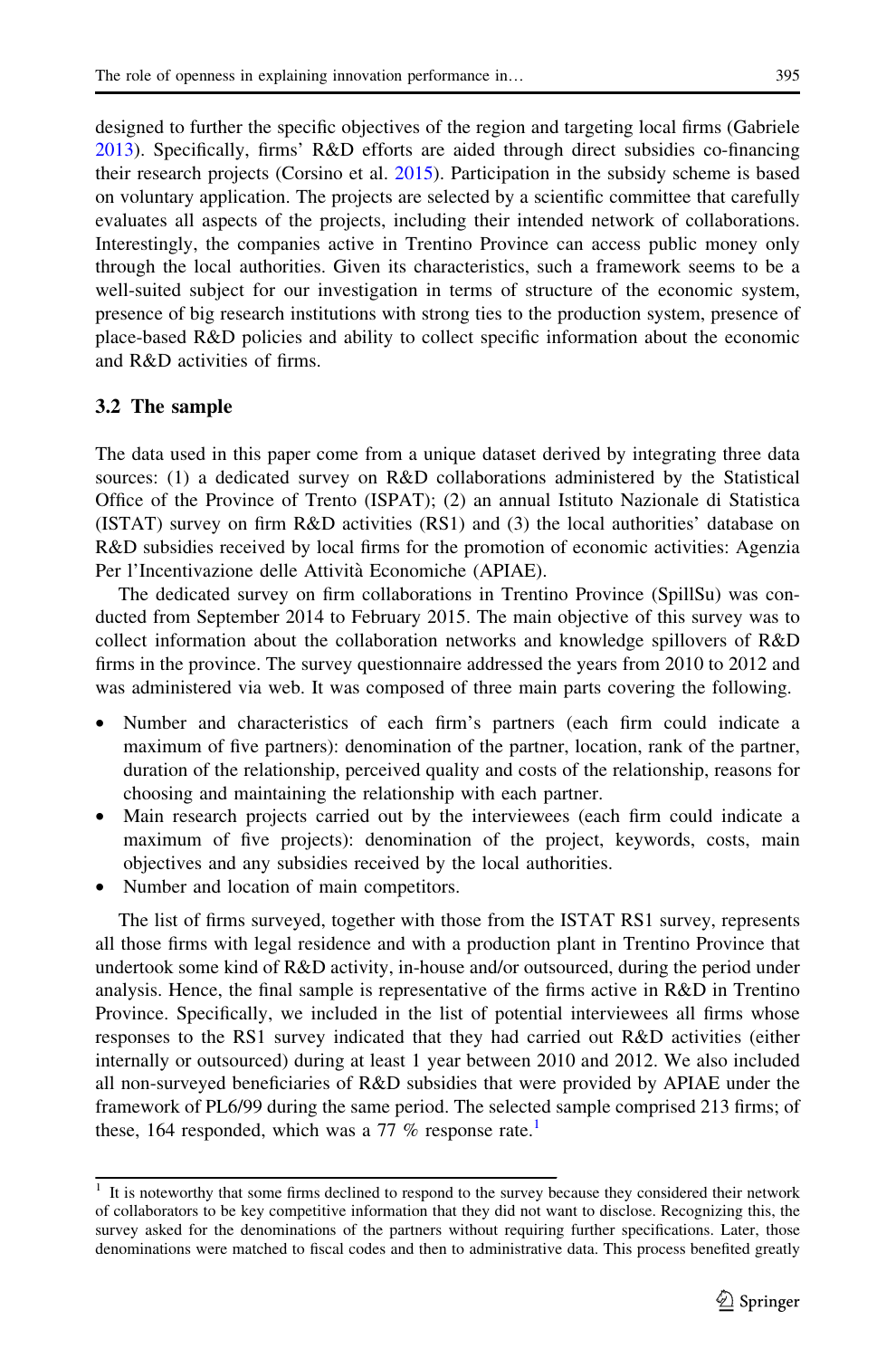#### 3.3 Measures

Table 7 shows results of our baseline specification, which are based on models similar to those used by Laursen and Salter (2006), with some variations aimed at deepening the analysis. Below, we present and discuss all the variables used in the study, which are divided into three groups: dependent variable, independent variables and controls.

#### 3.3.1 Dependent variable

Our outcome variable of interest is the innovation performance of firms, as measured by the number of patent applications filed by a subset of firms in Trentino Province declaring that they regularly carry out R&D activities (Villasalero 2014b). This implies an important change with respect to the model in Laursen and Salter, in which the dependent variable is the share of the firm's turnover derived from innovative products, and the estimation is performed through a Tobit model. Due to the count nature of our dependent variable, we apply a Poisson model, which is nonlinear; hence, we do not include quadratic terms in our regression, as their interpretation in terms of marginal effects would be only partially informative. Similarly, the interaction terms can be interpreted only with great caution, as in other non-linear models (Ai and Norton 2003; Norton et al. 2004).

#### 3.3.2 Independent variables

Our explanatory variables represent the breadth and the depth of firms' openness to external search. In Model  $(1)$  in Table  $(6)$ , the breadth and depth variables are constructed as in Laursen and Salter (2006). Thus, the variable Breadth represents a proxy of the scope of the search and is the number of types of partners indicated by the firm. Possible types of partners are research institutions, other institutions and firms. Similarly, the variable Depth\_Inten sums up the number of partners that the respondent has ranked as being among the most important.

Departing from Laursen and Salter, we exploit the greater richness of our ad hoc survey data to derive another measure of depth, one that is in line with the definition provided in Laursen and Salter: 'the extent to which firms draw intensively from different search channels or sources of innovative ideas' (2006: 140). The Spillover survey asked the respondents to indicate up to five partners with whom they collaborated on R&D activities. The responses were ranked according to a series of variables, including the importance of the partner and the duration of the relationship. We expect that the extent to which a firm draws intensively from a given channel may depend on the importance of the tie, its duration, or both. Hence, for each partners indicated by the respondent, we multiplied the rank and the duration and summed up all results. The firms could indicate up to five partners, but many chose to indicate fewer; therefore, we assume that all the partners mentioned are comparatively important to the respondent. The resulting measure, *Depth*, is used in Model (2) in Table 6 and Models (1) and (2) in Table 7.

In Model (3) in Table 6 and Models (3) and (4) in Table 7, we split the breadth and depth variables by geography. Breadth\_TN corresponds to the count of the institutional partners of each interviewed firm that are headquartered in Trentino Province; Breadth\_IT

Footnote 1 continued

from assistance by those in the Statistical Office of the Province of Trento (ISPAT), whose thorough knowledge of the local actors significantly smoothed the matching process.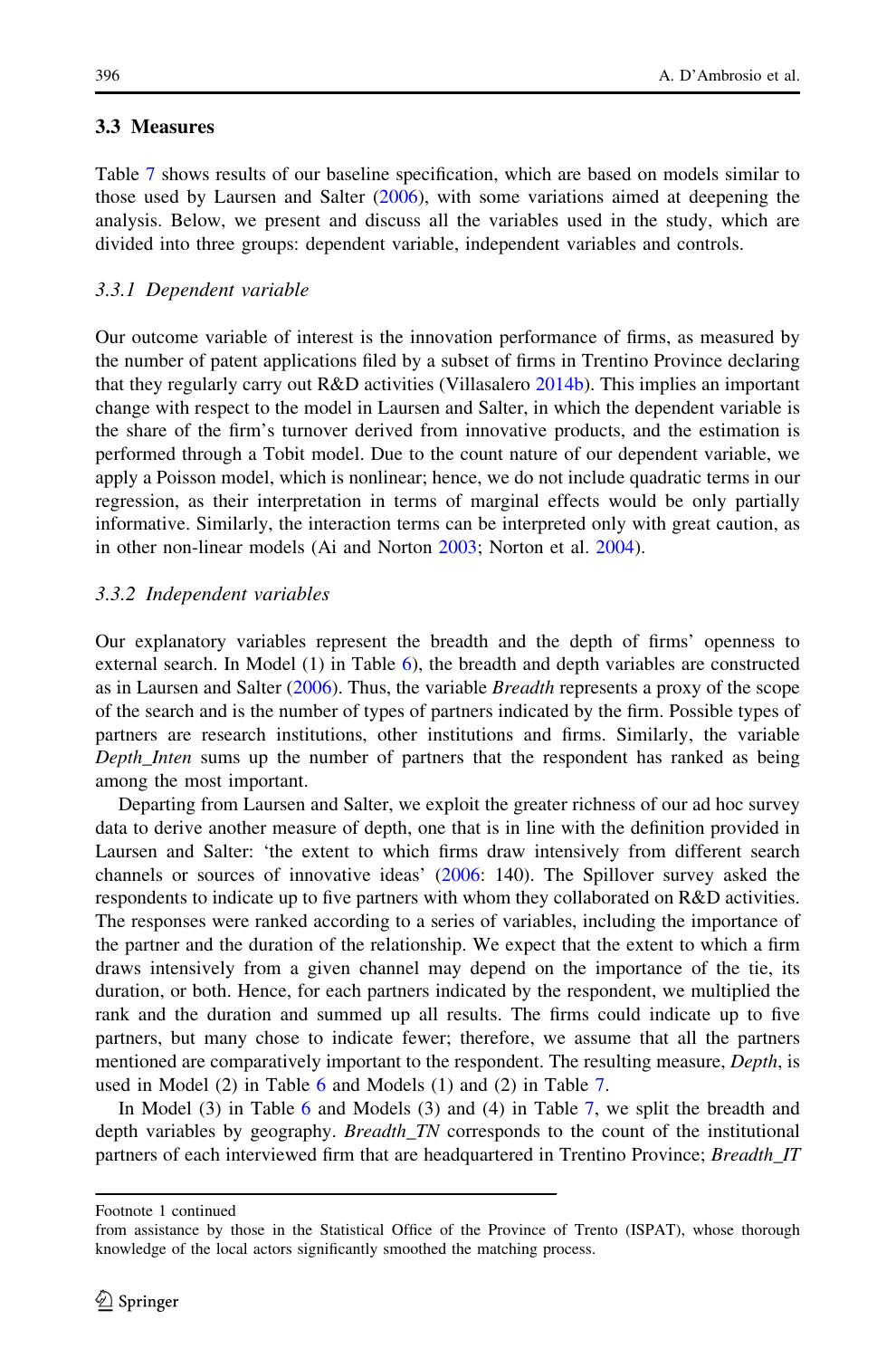counts the institutional partners located outside Trentino Province but within Italy; and Breadth EX counts the institutional partners located outside Italy. Depth TN is our measure of *Depth* restricted to the partners located in Trentino Province; *Depth\_IT* is our measure of *Depth* calculated for the partners located outside Trentino Province but within Italy; and *Depth\_EX* is the same measure calculated exclusively for foreign partners.

As in Laursen and Salter, we also include the total number of collaborations declared by the respondent. Indeed, while the survey requested detailed information about five selected partners, one of the first questions asked the respondents to indicate the total number of partners with which they collaborate. This information was encoded in the variable Coll Inten. The advantage of such a measure is that it actually measures the effort in coordinating the knowledge flows derived from various sources.

In the literature, the financial constraints to which the firm is subject are measured by cash flow (Fazzari et al. 1988). This choice has several shortcomings and has been criticized for its inability to properly identify external financial constraints (Kaplan and Zingales 1997). Consequently, unlike in existing literature, our investigation of the role played by financial constraints on innovation performance relies on direct information about the number of sources from which the firm received information on ways to finance its R&D activity (*Breadth Fin*). Likewise, for similar reasons, we use the inverse of a firm's access to public R&D subsidies as a proxy of financial constraints. Hence, we exploit information about the granting of public R&D subsidies to firms as measured by the total number of grants given to a particular firm during the period under investigation (PubSub).

#### 3.3.3 Control variables

We also include a set of controls similar to those included in Laursen and Salter. First, we include a measure of R&D intensity, RDint, constructed as the ratio between R&D expenditures and the full-time equivalent labour input for R&D activities. This measure simultaneously captures the size and relative effort of the firm in carrying out R&D activities. It has the advantage of being free of the important collinearity between the firm's R&D expenditures and the number of employees devoted to R&D activities. Indeed, a major share of the R&D costs in our sample are staff costs. Then, we include a dummy variable, *Geomarket*, which is equal to  $1$  if the firm has competitors in foreign countries and is equal to 0 otherwise. This measure is meant to capture the external orientation of firm sales. We also include a binary variable, *Dummy\_hightech*, which is equal to 1 if the firm belongs to the Statistical classification of economic activities in the European Community (NACE) that are divisions classified as high-tech manufacturing or knowledgeintensive services<sup>2</sup> and is equal to 0 otherwise.

## 4 Results

#### 4.1 Descriptive analysis

The survey sample comprises firms that carried out R&D activities for at least 1 year during the 2010–2012 period; some of these firms also benefited from public incentives for R&D (see Table 1).

<sup>2</sup> [http://ec.europa.eu/eurostat/cache/metadata/Annexes/htec\\_esms\\_an3.pdf.](http://ec.europa.eu/eurostat/cache/metadata/Annexes/htec_esms_an3.pdf)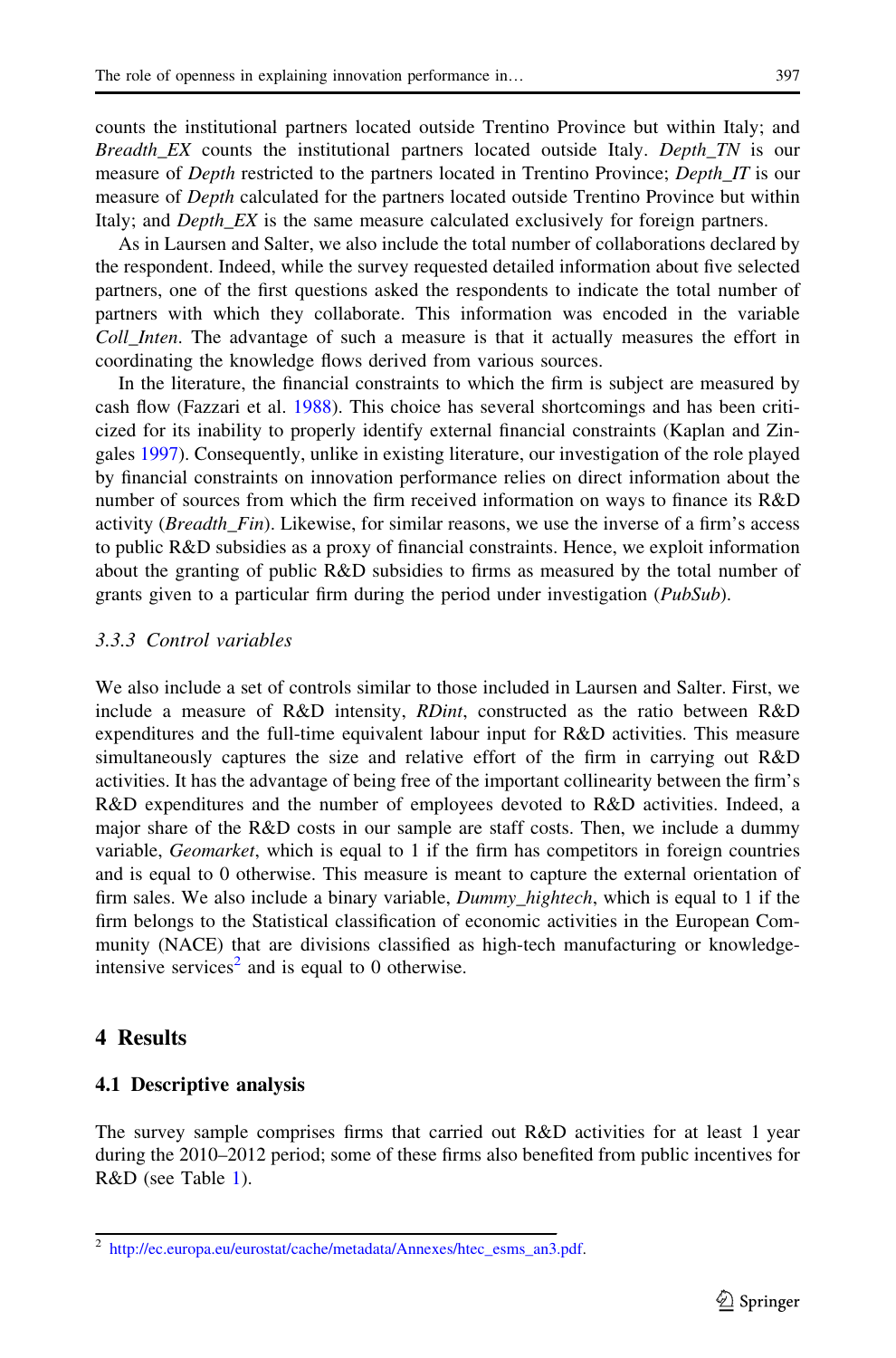| <b>Table 1</b> Summary statistics of<br>the main variables used in the<br>analysis | Variable       | N  | Mean   | SD     | Min            | Max     |
|------------------------------------------------------------------------------------|----------------|----|--------|--------|----------------|---------|
|                                                                                    | PatDummy       | 84 | 17.857 | 0.385  | $\overline{0}$ | 1       |
|                                                                                    | PatCount       | 84 | 0.726  | 2.505  | $\overline{0}$ | 18      |
|                                                                                    | <b>Breadth</b> | 84 | 1.250  | 0.917  | $\overline{0}$ | 3       |
|                                                                                    | Breadth_TN     | 84 | 0.548  | 0.813  | $\Omega$       | 3       |
|                                                                                    | Breadth IT     | 84 | 0.167  | 0.511  | $\overline{0}$ | 3       |
|                                                                                    | Breadth_EX     | 84 | 0.012  | 0.109  | $\overline{0}$ | 1       |
|                                                                                    | Depth_Inten    | 84 | 1.309  | 1.006  | $\overline{0}$ | 3       |
|                                                                                    | Depth          | 84 | 23.333 | 20.033 | $\overline{0}$ | 60      |
|                                                                                    | Depth_TN       | 84 | 10.905 | 13.567 | $\overline{0}$ | 56      |
|                                                                                    | $Depth_I T$    | 84 | 9.024  | 11.802 | $\overline{0}$ | 44      |
|                                                                                    | Depth_EX       | 84 | 3.381  | 8.362  | $\overline{0}$ | 36      |
|                                                                                    | <b>RDint</b>   | 84 | 62.953 | 41.808 | 7              | 253.462 |
|                                                                                    | Geomarket      | 84 | 0.369  | 0.485  | $\overline{0}$ | 1       |
|                                                                                    | Dummy_hightech | 84 | 0.0714 | 0.259  | $\overline{0}$ | 1       |
|                                                                                    | PubSub         | 84 | 0.798  | .979   | $\overline{0}$ | 3       |
|                                                                                    | PubSub_Dummy   | 84 | 0.476  | 0.502  | $\overline{0}$ | 1       |
|                                                                                    | Coll_Inten     | 84 | 4.119  | 6.652  | $\overline{0}$ | 37      |
|                                                                                    | Breadth Fin    | 84 | 1.702  | 1.874  | $\overline{0}$ | 7       |
| $\sim$ 1. $\sim$ 110<br>$\sim$ 11 $\cdot$                                          |                |    |        |        |                |         |

Our elaborations on data SpillSu

On average, the firms interviewed spent  $1,670,374 \in$  per year on R&D activities, albeit with substantial variation across firms (the coefficient of variation is 6.27), and they employed, on average, 25 researchers in R&D activities, corresponding to 18.8 full-time equivalents (FTEs). This led to an average measure of  $R&D$  intensity,  $RDint$ , calculated as the ratio between R&D expenditure and R&D employment, of 62.953. In 53.5 % of the cases, the R&D expenditures derive totally or partially from outsourcing R&D activities to third parties, which are other private firms. In addition, 17.9 % of the firms stated that their R&D activities led to filing patent applications. Of these firms, the median number of applications filed during the year was two. Table  $1$  also shows that nearly half of the firms, 47.6 %, benefited from public subsidies of R&D activities in the timeframe under consideration; about 25 % of the beneficiaries received more than one subsidy during this period.

Regarding inter-firm relationships, 25 % of the firms stated that they did not cooperate with any partners, while nearly 75 % reported cooperative ties with one or more firms. While the number of partners indicated ranged from 0 to 37, the median firm had 2 partners. Of those firms that had no cooperative ties, about a half, 55.6 %, had no ongoing research projects either. The remaining firms had ongoing research projects but no cooperative ties (see Table 2).

Regarding partner location, 56.9 % of the firms had at least one partner located outside Trentino Province, while 20.7 % indicated foreign partners (Table 3). In addition, 56.95 % of the firms counted at least one research centre or university among their partners; 59.62 % indicated at least one firm and 9.52 % indicated that local authorities were among their partners (Table 4).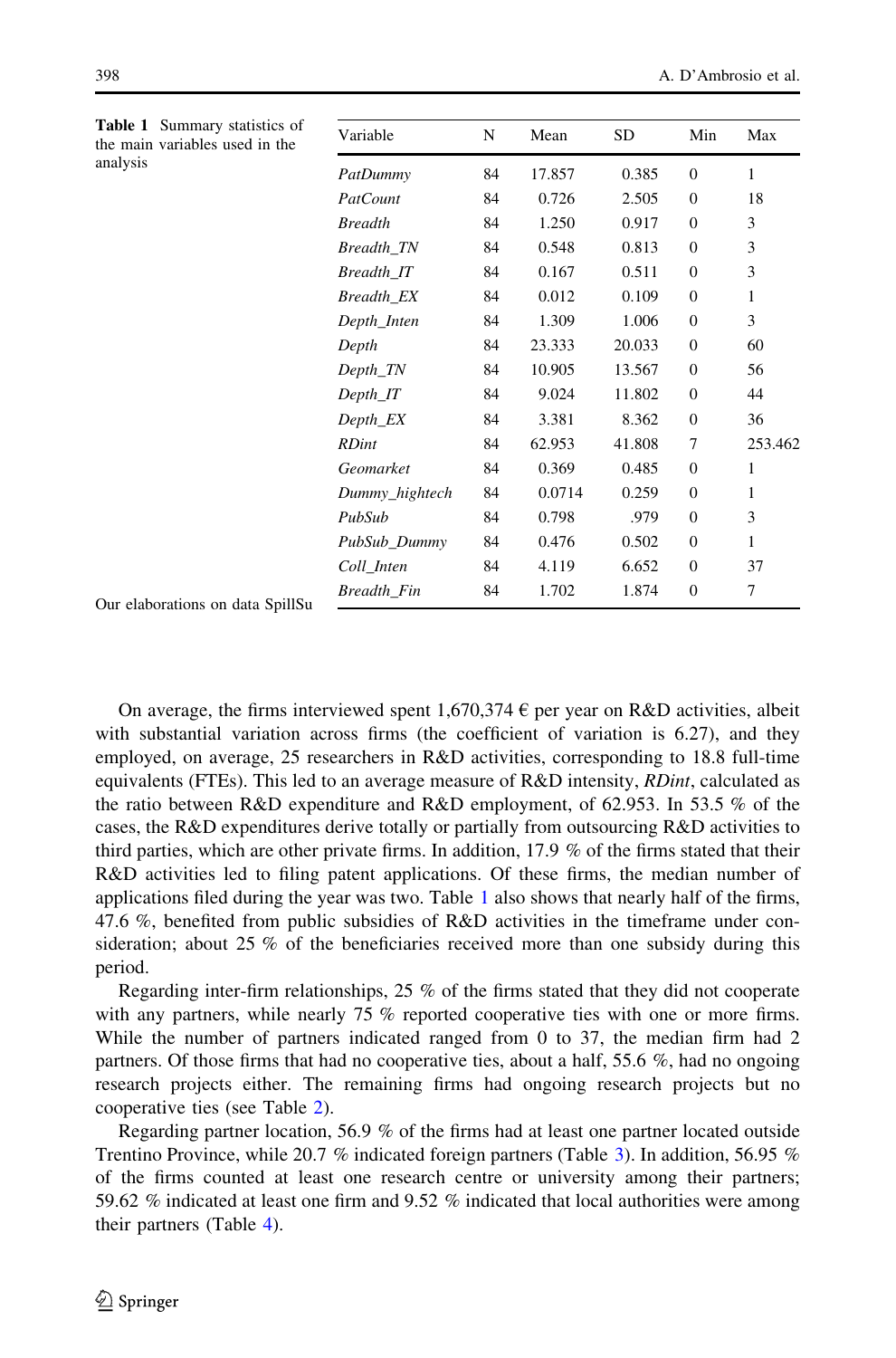| <b>Table 2</b> Number of firm col-<br>laborations and R&D projects | No. of ties | No. of firms | No. of projects             | Firms |
|--------------------------------------------------------------------|-------------|--------------|-----------------------------|-------|
|                                                                    | 0           | 21           |                             | 18    |
|                                                                    |             | 14           |                             | 29    |
|                                                                    | 2           | 8            | $\mathcal{D}_{\mathcal{L}}$ | 12    |
|                                                                    | 3           | 13           | 3                           | 11    |
|                                                                    | 4           | 4            | 4                           | 6     |
|                                                                    | 5           | 10           | 5                           | 4     |
|                                                                    | More than 5 | 14           | More than 5                 | 3     |
| Our elaborations on data SpillSu                                   | Total       | 84           | Total                       | 84    |

|  | <b>Table 3</b> Partners outside the region |  |  |  |
|--|--------------------------------------------|--|--|--|
|--|--------------------------------------------|--|--|--|

| Variable                                      | Obs. | Mean  | SD    | Min | Max |
|-----------------------------------------------|------|-------|-------|-----|-----|
| Presence of partners in other Italian regions | 116  | 0.569 | 0.497 |     |     |
| Presence of partners located abroad           | 116  | 0.207 | 0.407 |     |     |
| No. of partners in other Italian regions      | 116  | 1.103 | 1.226 |     |     |
| No. of partners abroad                        | 116  | 0.345 | 0.781 |     |     |

Our elaborations on data SpillSu

|                | # of partners Research institutions and universities $\%$ |       | Other institutions | %     | Firms | $\%$  |
|----------------|-----------------------------------------------------------|-------|--------------------|-------|-------|-------|
| $\theta$       | 37                                                        | 44.05 | -76                | 90.48 | 34    | 40.48 |
| $\overline{1}$ | 26                                                        | 30.95 | -7                 | 8.33  | 22    | 26.19 |
| $\overline{2}$ | 14                                                        | 16.67 |                    | 1.19  | 5     | 5.95  |
| 3              | 3                                                         | 3.57  |                    |       | 11    | 13.10 |
| $\overline{4}$ | 4                                                         | 4.76  |                    |       | 8     | 9.52  |
| 5              |                                                           |       |                    |       | 4     | 4.76  |
| Total          | 84                                                        | 100   | 84                 | 100   | 84    | 100   |

Table 4 Frequency of partner types

On average, firms reported a positive assessment of the quality of their ties with respect to their costs<sup>3</sup> (Table 5). However, the costs of partnerships are not considered negligible. Indeed, if the quality of the relationship was rated 'High' or 'Extremely high', the level of cost was rated 'Quite high' or 'Not so high'.

<sup>&</sup>lt;sup>3</sup> To avoid framing and anchoring effects among the respondents, all subjective assessments in the survey asked the interviewees to indicate their evaluations on a Likert scale ranging from 1 (Very important/Very high) to 6 (Not relevant/Low). In this section, the answers have been recoded to increase clarity. Hence, in all following tables, 1 corresponds to the minimal evaluation (Not relevant/Low) and 6 corresponds to the maximal evaluation (Very important/high).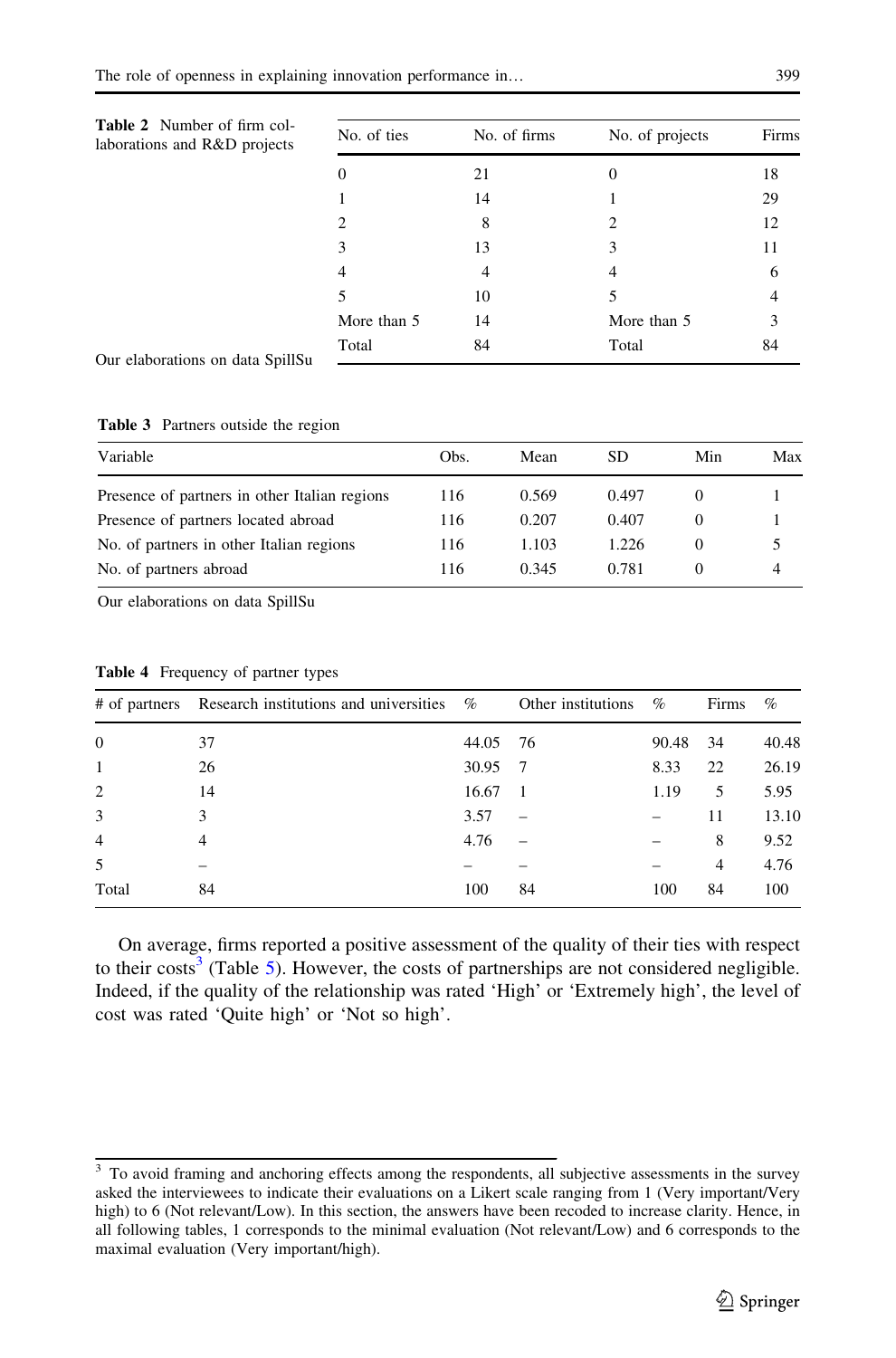|                                                   | All partners  |           | Most important partners<br>(subj. evaluation) |           |
|---------------------------------------------------|---------------|-----------|-----------------------------------------------|-----------|
|                                                   | Average value | SD.       | Average value                                 | <b>SD</b> |
| Quality of the partnership                        | 5.23          | 0.89 5.42 |                                               | 0.83      |
| Cost of the partnership                           | 3.63          | 1.23      | 3.67                                          | 2.04      |
| Motivations for the partnership                   |               |           |                                               |           |
| Capitalizing on partners' experiences             | 4.51          | 1.47      | 4.57                                          | 1.53      |
| Integration of competences in applied research    | 4.36          | 1.59      | 4.65                                          | 1.44      |
| Exchange of experiences                           | 4.25          | 1.77      | 4.34                                          | 1.77      |
| Integration of competences in product development | 4.25          | 1.60      | 4.32                                          | 1.61      |
| Exploiting market opportunities                   | 3.92          | 1.73      | 4.01                                          | 1.76      |
| Integration of competences in base research       | 3.38          | 2.00      | 3.75                                          | 1.22      |

Table 5 Interviewees' assessments about the quality, costs and motivations of their R&D partnerships

Our elaborations on data SpillSu

#### 4.2 Econometric analysis

Given the nature of our dependent variable, which is a count variable, and its distribution, which is skewed toward 0 with an average value close to 1, we employ a Poisson regression model that can be expressed formally by the link function:

$$
log(E[patterns]) = \beta'_1
$$
*Breadth* +  $\beta'_2$ *Depth* +  $\beta_{3B}$ *PubSub* \* (*Breadth*) +  $\beta_{3D}$ *PubSub* \* (*Depth*) +  $\varepsilon$ , (1)

where the logarithm of the expected number of patent applications is regressed against a set of independent variables of interest, Breadth and Depth, and a set of control variables, X.

In particular, in Models (1) and (2) in Table 6 and Models (1) and (2) in Table 7, the terms Breadth and Depth correspond to the aggregate variables Breadth and Depth discussed in the previous section. In Model (3) in Table 6 and Models (3) and (4) in Table 7, we split these variables by geography, as follows.

- The vector *Breadth* is composed of three variables, *Breadth\_TN*, *Breadth\_IT* and Breadth\_EX
- The vector *Depth* is composed of the three variables, *Depth\_TN*, *Depth\_IT* and Depth\_EX

We also employ two additional independent variables in Eq. (1) for the model specifications reported in Table 7: PubSub, which is a proxy of a firm's ability to obtain public funds, and *Breadth\_Fin*, a measure of the breadth of a firm's financial sources. Furthermore, in Models (2) and (4) in Table 7, we include interaction terms between subsidy intensity and *Breadth* and *Depth*. In addition, the model contains an error term,  $\varepsilon$ , with a mean of 0 and finite variance.

The model is estimated using a maximum likelihood method, in which the likelihood function to maximize is given by the following.

$$
log(L) = \sum y \cdot log(E[paths|X]) - E[paths|X]).
$$
 (2)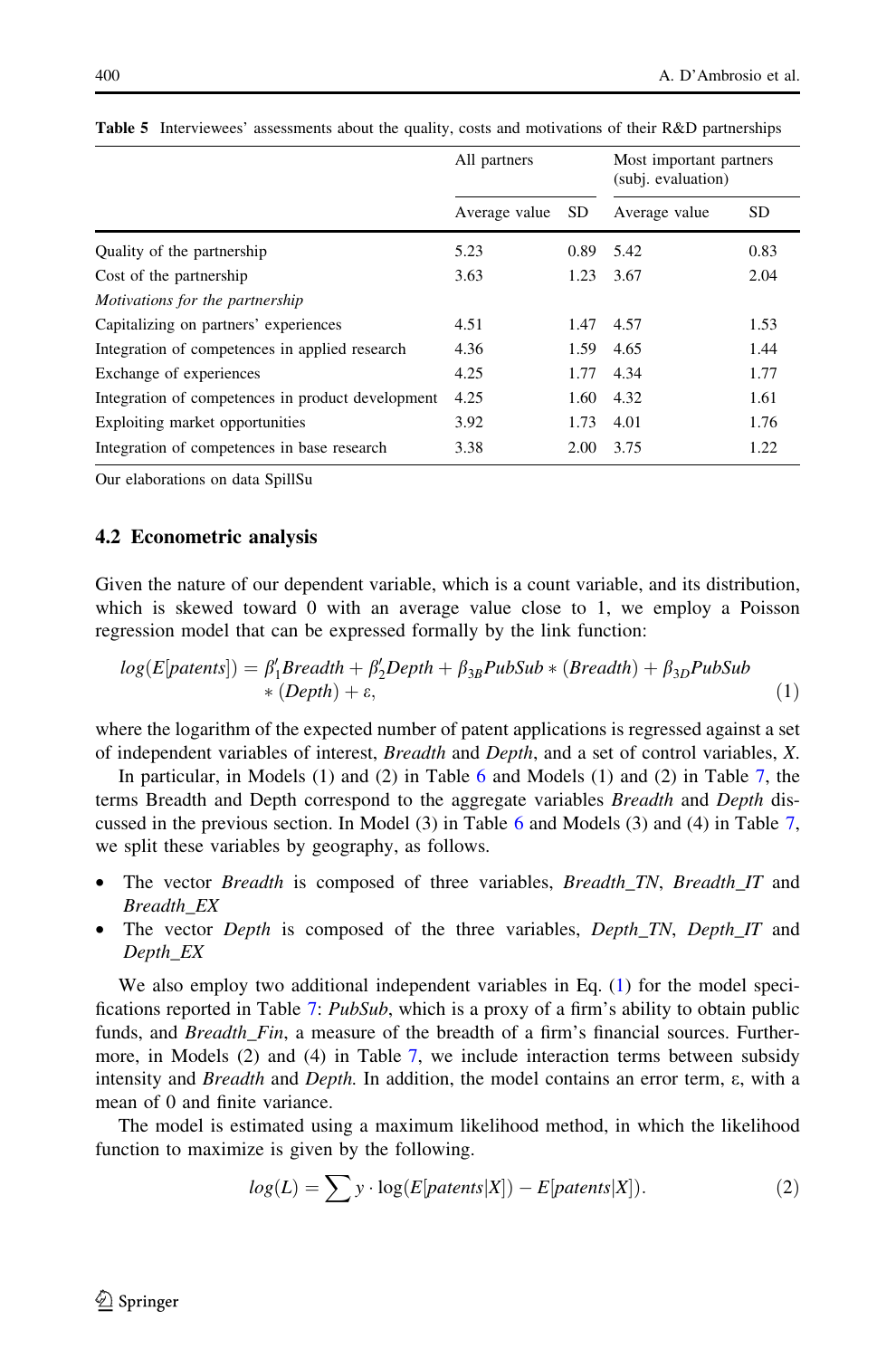| Dep. Var.: PatCount | Models              |                     |                     |  |  |
|---------------------|---------------------|---------------------|---------------------|--|--|
|                     | (1)                 | (2)                 | (3)                 |  |  |
| Coll_Inten          | $-0.056(0.027)$ **  | $-0.108(0.048)$ **  | $-0.116(0.048)$ *** |  |  |
| <b>Breadth</b>      | $-0.192(0.373)$     | $-0.672(0.260)$ *** |                     |  |  |
| Depth_Inten         | 0.247(0.333)        |                     |                     |  |  |
| Depth               |                     | $0.047(0.010)$ ***  |                     |  |  |
| Breadth_TN          |                     |                     | $0.992(0.350)$ ***  |  |  |
| Breadth_IT          |                     |                     | 0.337(0.353)        |  |  |
| Breadth_EX          |                     |                     | $-11.86(635.7)$     |  |  |
| Depth_TN            |                     |                     | $-0.009(0.020)$     |  |  |
| Depth_IT            |                     |                     | $0.032(0.015)$ **   |  |  |
| Depth_EX            |                     |                     | $0.035(0.018)$ **   |  |  |
| <b>RDint</b>        | $0.006(0.003)$ ***  | $0.007(0.004)$ **   | 0.005(0.004)        |  |  |
| Geomarket           | 0.134(0.268)        | 0.168(0.267)        | $0.582(0.338)*$     |  |  |
| Dummy_hightech      | $2.212(0.284)$ ***  | 1.891 (0.290)***    | $1.811(0.311)$ ***  |  |  |
| Intercept           | $-1.126(0.321)$ *** | $-1.252(0.360)$ *** | $-1.948(0.388)$ *** |  |  |
| N                   | 84                  | 84                  | 84                  |  |  |
| Pseudo $R^2$        | 0.183               | 0.247               | 0.266               |  |  |
| $\mathbf{1}$        | $-127.1$            | $-117.1$            | $-114.2$            |  |  |
| aic                 | 268.1               | 248.2               | 250.4               |  |  |

Table 6 Poisson regression models

Dependent variable: number of patent applications

ll log likelihood, aic Akaike information criterion

\*\*\*  $p < 0.01$ , \*\*  $p < 0.05$ , \*  $p < 0.10$ 

Table 6 reports the results of our baseline model, which show that the main determinants of innovation among Trento's R&D-oriented firms are R&D intensity and, most importantly, belonging to the high-tech sector. Outward market orientation does not result per se in further contributions to innovation, once we control for the fact that exportoriented firms are most frequently also those that are in the high-tech sector and those that invest in R&D most intensively. Furthermore, our results point to the prevalence of coordination costs associated with managing large networks of collaborations: In all specifications, the sheer number of partnerships, *Coll\_Inten*, is negatively and significantly correlated with innovation.

Model  $(1)$ , shown by Column  $(1)$  in Table 6, applies the specification in Laursen and Salter (2006) to our data. At first, the results would seem to suggest that the measures of breadth and depth of search strategies as defined in Laursen and Salter—variables Breadth and *Depth Inten*—would not significantly contribute to innovation. In line with our hypotheses, their signs suggest they operate in opposing directions, with breadth contributing negatively to innovation and depth positively. However, their lack of statistical significance prevents us from drawing further conclusions from the results, bearing in mind that their lack of statistical significance may be due to the small sample size or to the fact that the two variables are highly correlated (pairwise correlation is 0.87, statistically significant at the 1 % level).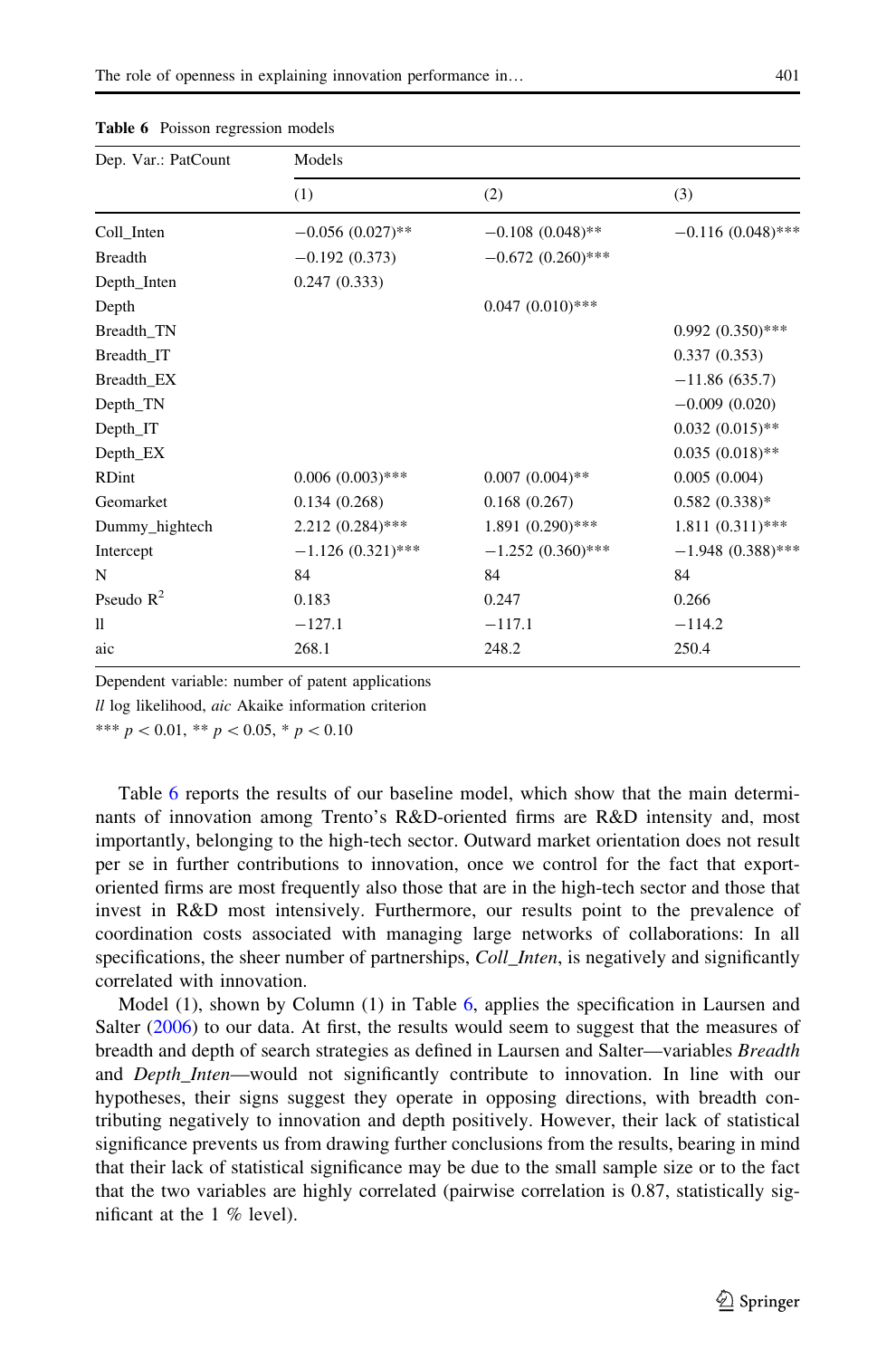| Dep. Var.: PatCount | (1)                 | (2)                 | (3)                 | (4)                    |
|---------------------|---------------------|---------------------|---------------------|------------------------|
| Coll Inten          | $-0.077(0.037)$ *   | $-0.0583(0.042)$    | $-0.097(0.044)$ **  | $-0.084(0.040)$ **     |
| Breadth Fin         | $0.322(0.083)$ ***  | $0.332(0.091)$ ***  | $0.386(0.149)$ ***  | $0.304(0.126)$ **      |
| PubSub              | $-1.312(0.347)$ *** | $-3.564$ (1.209)*** | $-3.248(0.737)$ *** | $-1.473(0.360)$ ***    |
| <b>Breadth</b>      | $-0.600(0.292)$ **  | $-0.609(0.322)*$    |                     |                        |
| Depth               | $0.0356(0.011)$ *** | $0.031(0.012)$ ***  |                     |                        |
| Breadth*PubSub      |                     | 0.227(0.516)        |                     |                        |
| Depth*PubSub        |                     | $0.044$ $(0.025)*$  |                     |                        |
| Breadth_TN          |                     |                     | $1.809(0.489)$ ***  | $0.949(0.413)$ ***     |
| Breadth IT          |                     |                     | 0.093(0.461)        | $-0.204(0.359)$        |
| Breadth EX          |                     |                     | $-11.10(1057.5)$    | $-13.83(2929.6)$       |
| Depth_TN            |                     |                     | $-0.104(0.035)$ *** | 0.038(0.027)           |
| Depth_IT            |                     |                     | 0.019(0.014)        | $0.024(0.013)*$        |
| Depth_EX            |                     |                     | $0.077~(0.021)$ *** | $0.0491(0.017)$ ***    |
| Breadth TN*PubSub   |                     |                     |                     | $-2.291(0.809)$ ***    |
| Depth_TN*PubSub     |                     |                     |                     | $0.183$ $(0.0421)$ *** |
| <b>RDint</b>        | $-0.001(0.006)$     | 0.001(0.006)        | $0.012(0.005)$ **   | 0.006(0.005)           |
| Geomarket           | $0.735(0.312)$ **   | $0.786(0.323)$ **   | $0.854(0.343)$ **   | $0.738(0.326)$ **      |
| Dummy_hightech      | $1.205(0.338)$ ***  | $1.320(0.355)$ ***  | $1.839(0.421)$ ***  | $1.350(0.354)$ ***     |
| Intercept           | $-0.871(0.435)$ **  | $-0.893(0.420)$ **  | $-2.139(0.493)$ *** | $-1.595(0.436)$ ***    |
| N                   | 84                  | 84                  | 84                  | 84                     |
| Pseudo $R^2$        | 0.363               | 0.386               | 0.455               | 0.381                  |
| $\mathbf{1}$        | $-98.99$            | $-95.50$            | $-84.67$            | $-96.22$               |
| aic                 | 216.0               | 213.0               | 199.3               | 218.4                  |

Poisson regression. Equations including policy measures

ll log likelihood, aic Akaike information criterion

\*\*\*  $p < 0.01$ , \*\*  $p < 0.05$ , \*  $p < 0.10$ 

A more appropriate specification with which to investigate Hypotheses 1a and 1b seems to be the one in Model (2), Column (2) in Table 6, in which we include our preferred measure of depth of search strategies, the variable Depth, which has the advantage of focusing on a different dimension of search strategies, namely the importance and duration of the relationships of a firm with its key individual partners, as opposed to the number of types of partners, which is captured by the variable *Breadth*. We keep the collaboration intensity, Coll\_Inten, as measured by the sheer number of partners, in the specification to control for the fact that a firm having a greater number of partners will necessarily have more depth and breadth than a firm with fewer partners. In Model (2), the breadth of the search strategy in terms of variety in the types of partners (research institutions, other institutions and firms) significantly constrains the patenting ability of a firm. In contrast, the depth of the relationships with individual partners enhances the innovation capacity of the firm. These results suggest that a wider set of partners increases the coordination costs, lending support to Hypothesis 1a, and that drawing intensively from relevant partners contributes to introducing innovation, in line with Hypothesis 1b.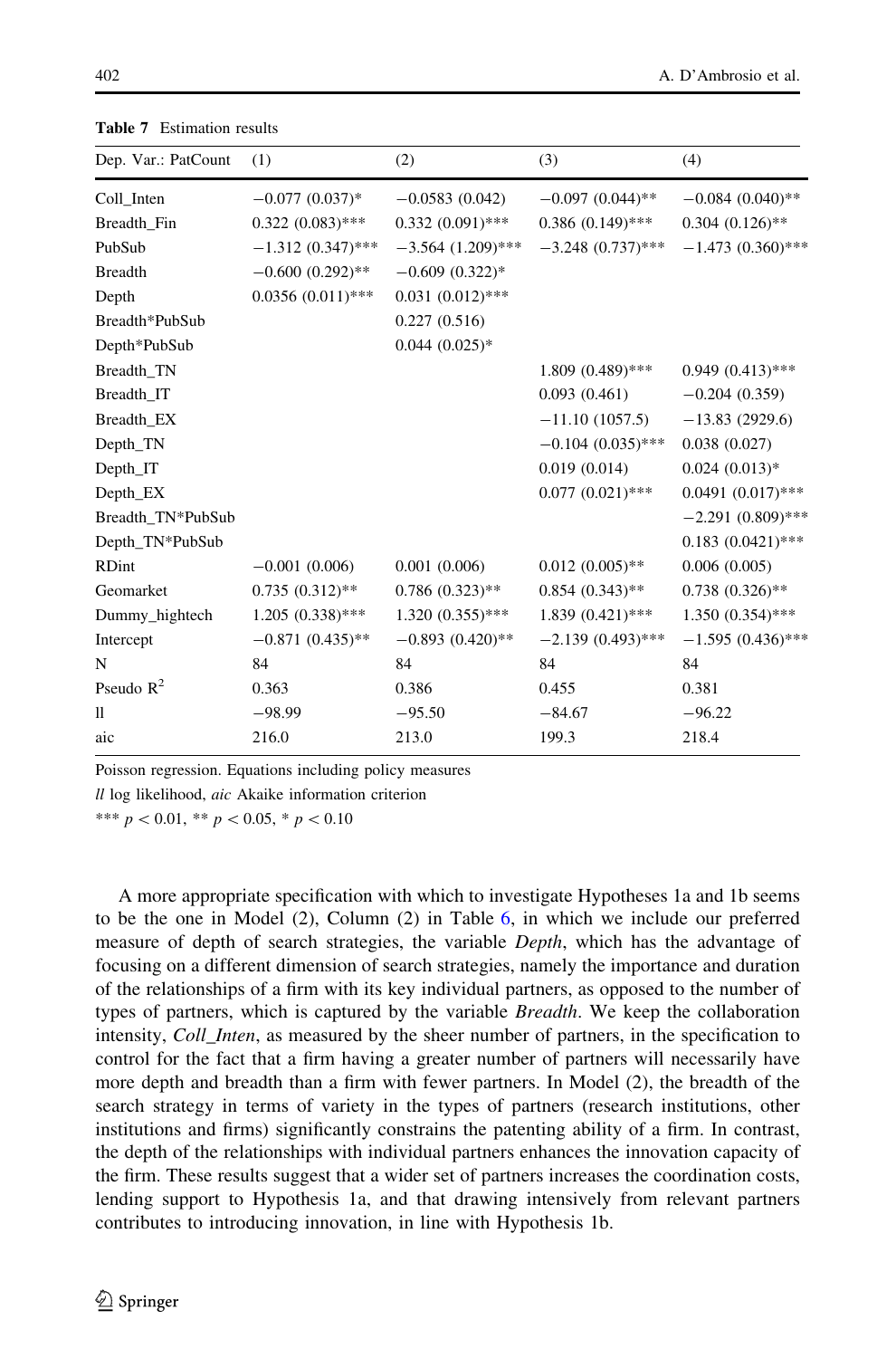The investigation of Hypothesis 2 is undertaken using Model (3) in Table 6, in which we divided the effect of breadth and depth of collaboration in R&D activities by adding the geographical dimension. As mentioned above, Breadth\_TN measures the number of institutional partners of firm i within Trento Province, *Breadth IT* measures the number of institutional partners of the same firm in other Italian regions, and Breadth\_EX summarizes the same measure with respect to the foreign partners of the firm. Regarding depth, Depth\_TN, Depth\_IT and Depth\_EX measure the importance and duration of the ties of the firm within Trento Province, with other Italian regions and with foreign partners, respectively. The results from this model lend support to our Hypothesis 2a. Indeed, they suggest that there is non-negligible heterogeneity across the effects of breadth and depth strategies at various geographical levels. In particular, a more diversified search strategy at the local level pays off significantly in terms of innovation (*Breadth\_TN*), while diversifying the partnership with Italian partners results in a smaller, still positive, but not significant, effect ( $Breadth\_IT$ ). The breadth of ties with foreign partners ( $Breadth\_EX$ ) is not significant. The monotonic decline of the point estimates associated with greater geographic distance could be explained by increases in the costs of transactions and coordination with more distant and diversified partners.

Hypothesis 2b is investigated through our measures of depth. In this case, the results of the depth variables suggest that the efforts to maintain and deepen a broader network pay off, especially with respect to partners that are geographically more distant. Indeed, while Depth TN does not have significant results, both Depth IT and Depth EX result in positive, significant coefficients of a magnitude similar to those in Model (2) in Table 6. In other words, deep, long-lasting ties with trans-regional and trans-national partners have an especially beneficial effect on innovation. These results support Hypothesis 2b and echo the classical arguments by Granovetter (1985) and Burt (1992) that innovation is more likely to result from non-redundant sources of information (at 'structural holes' or by 'weak' rather than 'strong' ties). Another interpretation of this finding could relate to the type of innovation that we are referring to: new patents necessarily reflect the introduction of radical innovations, while a large part of the innovation process is incremental and is not patented. It is possible that more redundant, local ties contribute to incremental, rather than radical, innovation. Unfortunately, we are unable to explore this possibility further with our data.

In Table 7, we study Hypotheses 3, 4a and 4b, augmenting our models with independent variables related to the sources of a firm's financing, namely the variety of institutions providing fundraising support to the firm and the firm's access to public subsidies. First, we consider the *Breadth\_Fin* variable, which measures the number of different sources the firm has used to find technological partners, develop research projects and identify financing opportunities. In other words, it measures the breadth of the information sources orienting the firm in the development of its R&D projects. In all the models reported in Table 7, the coefficient of the variable is positive and significant, suggesting that firms relying on a broader set of sources have comparatively fewer budget constraints and are able to more effectively allocate their resources to the most effective technological partners. Put differently, a greater breadth of information sources contributes to a greater ability to innovate. Hence, Hypothesis 3 is not rejected.

The second measure we include is PubSub, which measures the number of times the firm was selected as a beneficiary of R&D subsidies from 2009 to 2012, which ranges from 0 to 3. In principle, subsidies are expected to complement the R&D activities of a firm by alleviating the market failures that discourage the innovation process, so we expect a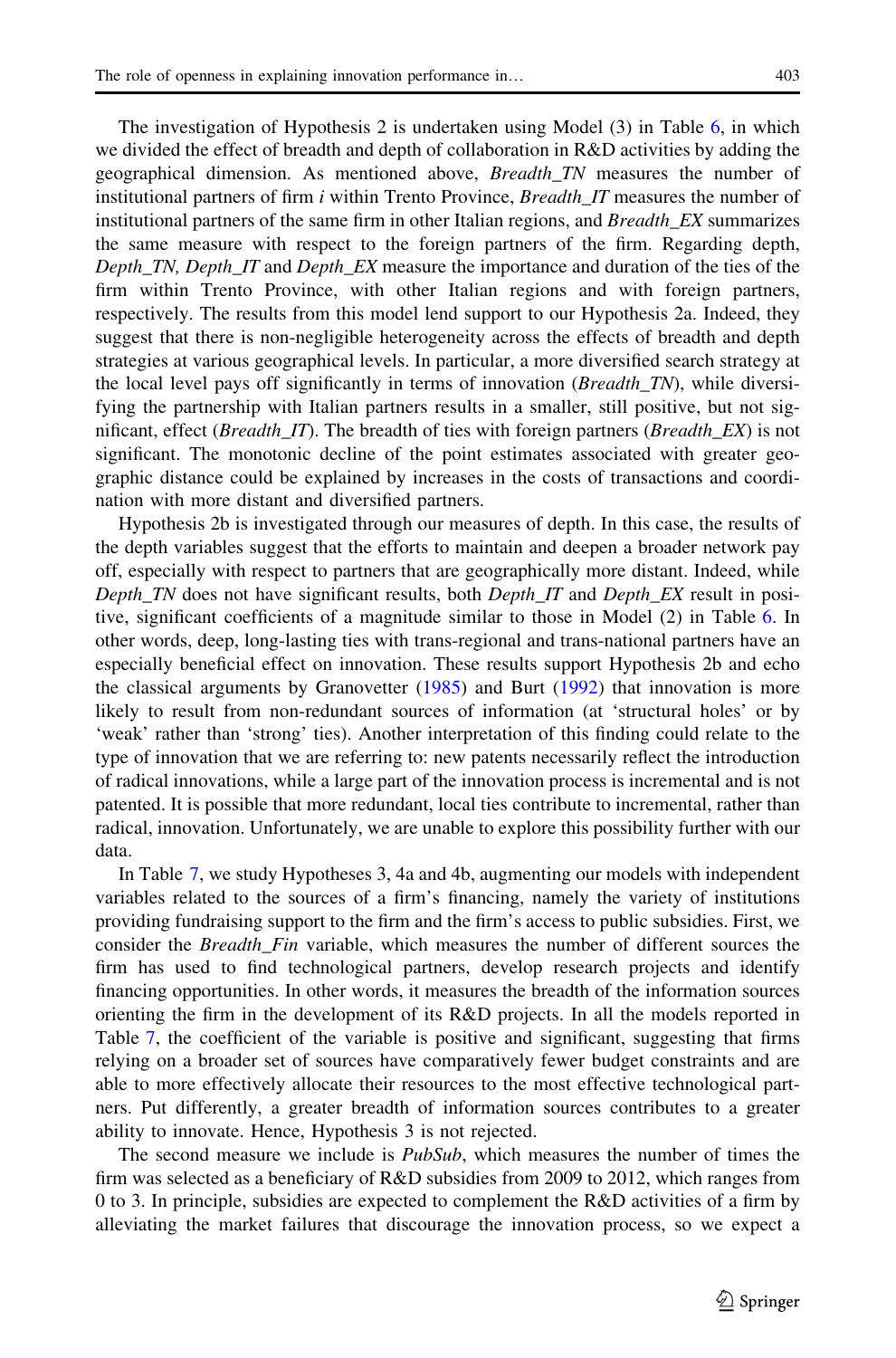positive size of this effect. Models (2) and (4) include interaction terms of the breadth and depth variables with *PubSub*.

The findings reported in Table 7 broadly confirm those in Table 6 for the variables that were already included.

Looking at variable *PubSub*, we find that having benefited from one or more R&D subsidies from 2009 to 2012 has a significant negative effect on the propensity to innovate (Table 7). Actually, the results suggest that R&D subsidies, especially if prolonged, become substitutes for the firms' own efforts in R&D (Aerts and Schmidt 2008).

This result cannot per se be interpreted as evidence that private investments substitute for inefficient efforts at R&D activity.<sup>4</sup> Still, the magnitude and negative effect of the PubSub coefficient on the propensity to innovate are quite striking and suggest a careful analysis of the selection of beneficiaries for R&D subsidies. As a result, Hypothesis 4b is supported by our analysis and Hypothesis 4a is rejected.

Regarding the breadth and depth variables, the magnitudes and signs are the same as in Table 6, while the statistical significance of the estimates is comparatively reduced. As before, the sheer number of partners, *Coll\_Inten*, is statistically significant and negatively correlated with innovation propensity in most specifications; breadth of search strategies with respect to partner type is negative and significant in Models (1) and (2) in Table 7. In contrast, the results for depth are positive and significant, while the findings with respect to the geographical disaggregation of depth and breadth of search strategies are confirmed and further corroborated in Models (3) and (4). Overall, as before, we see that the aggregate measures of depth and breadth fail to account for the fact that firms have differentiated search strategies for partners located within the same region or in foreign countries. Controlling for breadth of fundraising support, Model (3) shows that the more general depth of search strategies within the local area may even be negative, while the depth of ties with geographically more distant partners always has a positive effect on innovation.

The coefficient of the interaction terms with the *PubSub* variable in Model (2) is not significant for the interaction term with breadth and is positive, but weakly significant, with respect to depth. More insightful results are obtained from Model (4): Regarding breadth, while a more diversified set of local partners contributes positively to innovation, the interaction between the R&D subsidy and the breadth of search strategies is found to negatively mitigate this effect. On the other hand, deeper relations with local partners negatively affect the innovation propensity of a firm, while the interaction term with PubSub positively mitigates this effect. This may reflect that a share of the collaborations among firms that are associated with public subsidies are ad hoc and do not reflect truly deep relationships among the partners; however, when a subsidy is given to firms with consolidated partnerships, this actually helps to reduce the lock-in effect generated by the local redundancy. These results provide some, although not conclusive, support to Hypotheses 5a and 5b.

<sup>&</sup>lt;sup>4</sup> A comprehensive evaluation of the effectiveness of the R&D subsidies on firms' propensities to innovate is beyond the scope of this paper. More generally, a problem of reverse causality running from a firm's innovative propensity to the breadth and depth of its search strategies cannot be excluded here, even if the outcome variable post-dates the regressors in most cases.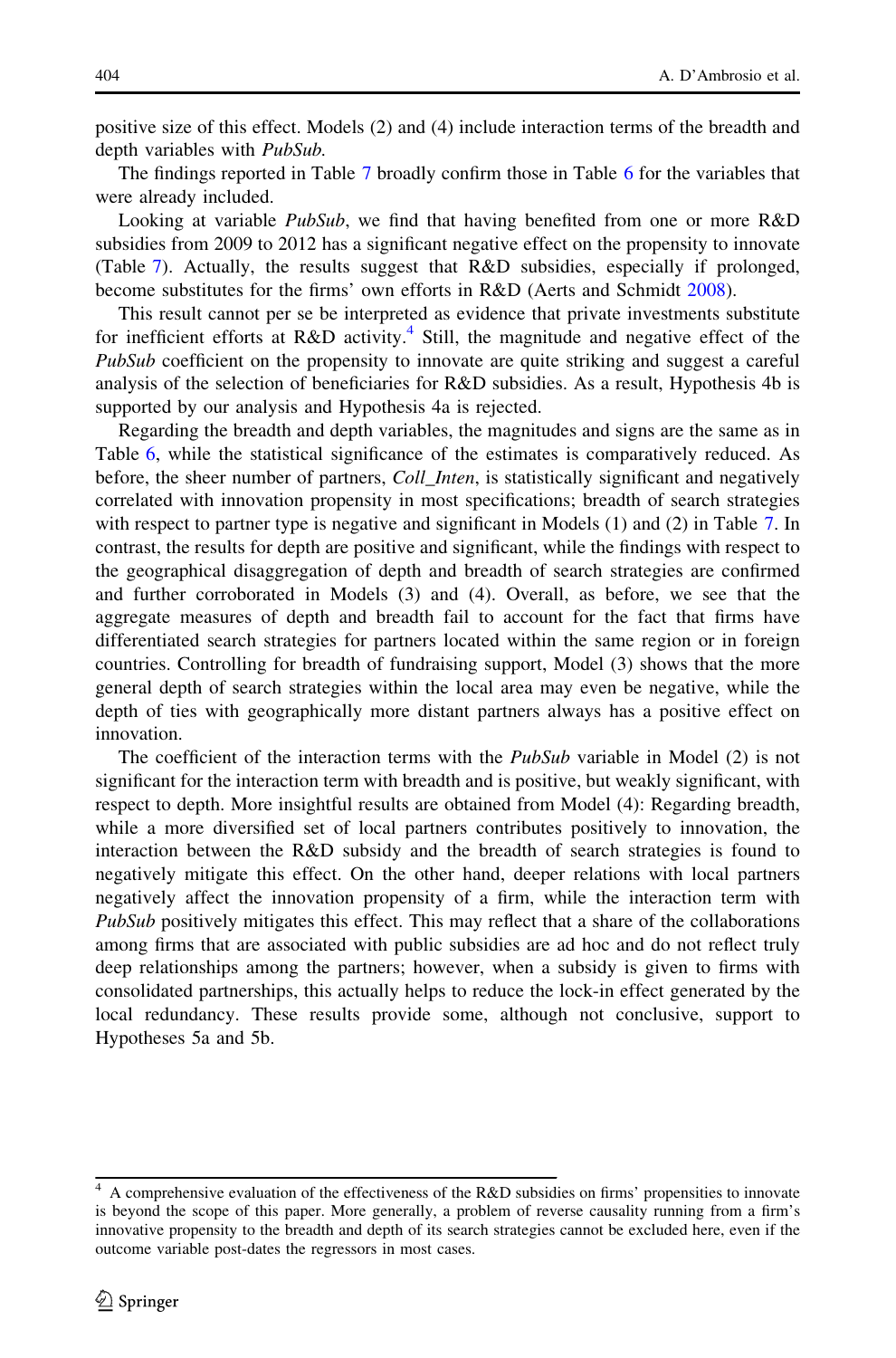#### 5 Conclusions

We investigated the role of firms' knowledge search strategies in shaping their innovation performance. Firms use a wide range of external actors and sources to help them achieve and sustain innovation. Our results show that the extension (breadth) and the relevance (depth) of such sources have differentiated effects on firms' abilities to extract and exploit external knowledge and new ideas and, thus, to be innovative.

In particular, our results at the aggregate level supported the hypothesis that a wider set of partners, implying a greater breadth in search strategies, increases the coordination costs and, thus, decreases the innovative ability of the firm. This result partially contradicts previous findings in the literature, which found a positive link between openness and innovation. On the other hand, we find a positive effect of the depth of search strategies. Therefore, rather than simply contradicting the literature, our study points to the existence of a trade-off between increased ability to access external knowledge and increased costs of absorbing this knowledge, and it must be interpreted in light of the prevalence of SMEs in the region under scrutiny.

This interpretation is corroborated by the findings disaggregated by geographical scale. Indeed, we find that the breadth and depth of search strategies at the local, national and global levels have differential effects on innovation. At the local level, where we can expect that the costs of absorbing the knowledge are less, a greater openness to various sources of knowledge—that is, greater breadth—has a very strong positive effect on firms' innovation capacity. The breadth of search strategies at the national level, on which the costs to internalize the knowledge can be expected to be somewhat greater due to differences in the tacit knowledge content, also positively affects innovation, but to a smaller extent, confirming our hypotheses. The finding that the breadth and depth of search strategies with foreign partners contributes negatively, although not significantly so, to innovation further supports the idea that the costs of absorbing this knowledge or, alternatively, the cost of coordination with foreign partners, may outweigh the potential gains from openness.

In contrast, our findings in terms of depth of the search strategies strongly support the idea that the relevance and duration of relationships, rather than their sheer numbers, enable a flow of tacit knowledge and a convergence of routines that allow innovationrelevant synergies. This applies more strongly to more distant—that is, less redundant and potentially more path-breaking—sources of knowledge.

Furthermore, our study sheds light on another dimension of the breadth of search strategies: the information sources consulted prior to and during the elaboration of research projects. The breadth of this set of information sources is found to robustly strengthen the innovation propensity of the firms, suggesting that a better allocation of resources to the process of preparing R&D activities leading to innovation translates into better innovation capacity.

Finally, we find that the most innovative firms are actually not those that rely on public funding, either because of self-selection of less innovative firms among the beneficiaries of public funding, or because the duration of the subsidies has come to substitute for firms' own innovative capacities.

#### 5.1 Limitations and future perspectives

The first limitation of the study is related to the measure of innovative outcome that we employ. Indeed, most patents are not commercialized, and they are widely acknowledged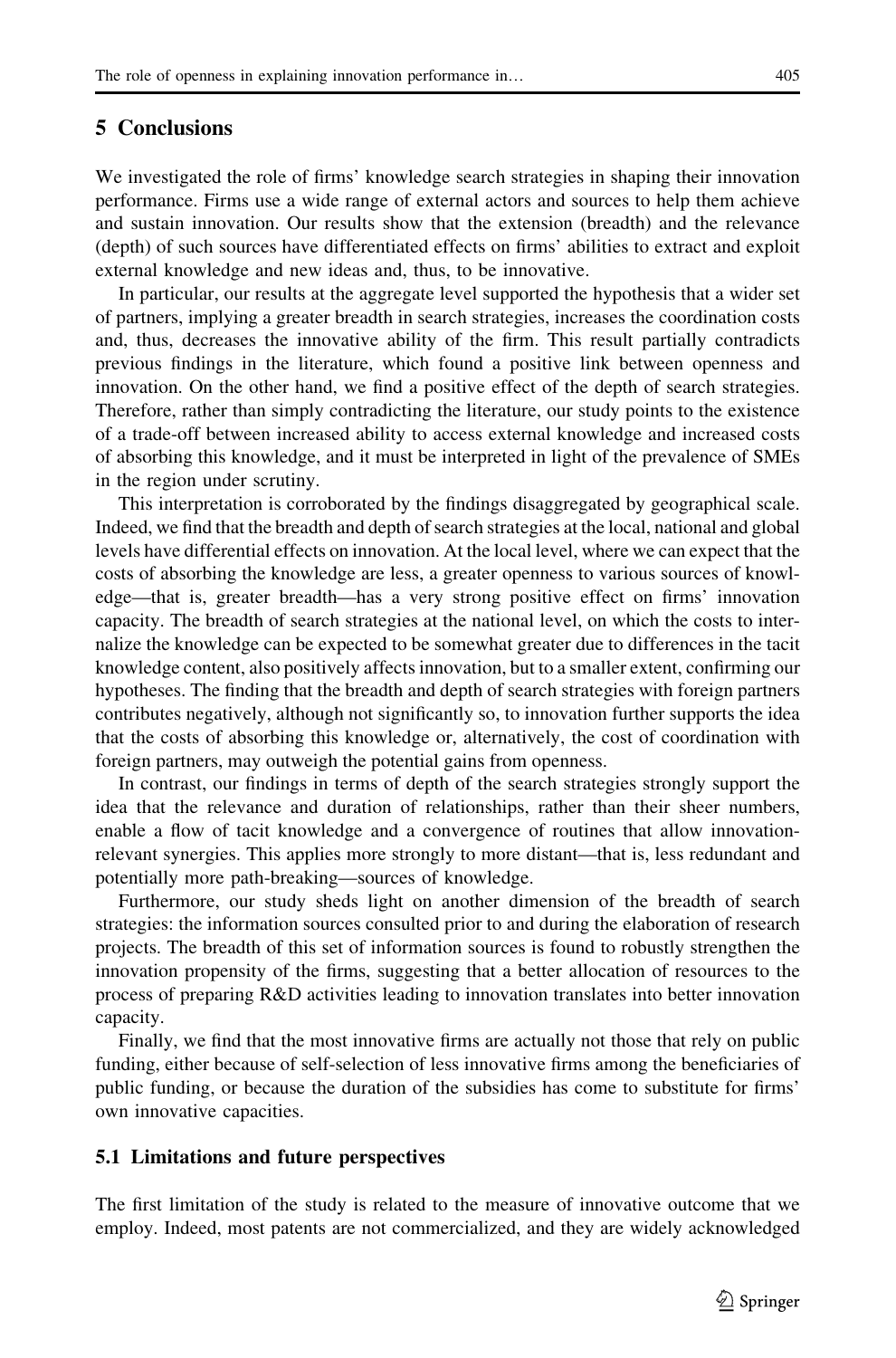to be only a partial indicator of the innovation process, since many innovations are not patented at all (Levin et al. 1987; Klevorick et al. 1995). In addition, patents can be considered as an outcome of the appropriability strategy of the firm rather than as an innovation outcome (Teece 1986; Chesbrough 2003a).

Another limitation is related to the geographical scope of the study, which is the result of the decision to focus on a regional context to investigate issues related to spatial aspects—distance of partners—which can shape knowledge transmission differently. Finally, taking into account our results we would also extend the theoretical framework.

Future developments should focus on addressing the first limitation—for example, seeking additional data on innovative sales—to better compare our results with those of Laursen and Salter (2006) and better position the paper in the literature.

Another future development should be to understand the dynamics of the phenomena under investigation, exploiting the longitudinal dimension of the data that could be obtained by replicating the survey. A particularly interesting issue is to tackle the two-way entrepreneurial sides of creating social networks and the use of those networks in terms of the desired innovations, as suggested by Leyden and Link (2015). The dimensions of breadth and depth used in this study could be useful in this regard.

Acknowledgments This research was supported by the Junta de Comunidades de Castilla-La Mancha (research project grant POll-2014-007-A), the Universidad de Castilla-La Mancha (research group grant GI20163573) and the European Union under the European Regional Development Fund (operational programmes 2007ES161PO007 and 2014ES16RFOP010).

Open Access This article is distributed under the terms of the Creative Commons Attribution 4.0 International License [\(http://creativecommons.org/licenses/by/4.0/\)](http://creativecommons.org/licenses/by/4.0/), which permits unrestricted use, distribution, and reproduction in any medium, provided you give appropriate credit to the original author(s) and the source, provide a link to the Creative Commons license, and indicate if changes were made.

## References

- Acs, Z. J., Audretsch, D. B., & Lehmann, E. E. (2013). The knowledge spillover theory of entrepreneurship. Small Business Economics, 41(4), 757–774.
- Aerts, K., & Schmidt, T. (2008). Two for the price of one? Additionality effects of R&D subsidies: Comparison between Flanders and Germany. Research Policy, 37, 806–822.
- Ahuja, G. (2000). Collaboration networks, structural holes and innovation: A longitudinal study. Administrative Science Quarterly, 45, 425–455.
- Ai, C., & Norton, E. C. (2003). Interaction terms in logit and probit models. Economics Letters, 80(1), 123–129.
- Arrow, K. J. (1962). Economic welfare and the allocation of resources for invention. In R. Nelson (Ed.), The rate and direction of inventive activity (pp. 609–626). Princeton, NJ: Princeton University Press.
- Aw, B. Y., Roberts, M. J., & Xu, D. Y. (2011). R&D investment, exporting and productivity dynamics. American Economic Review, 101, 1312–1344.
- Basile, R., Capello, R., & Caragliu, A. (2012). Technological interdependence and regional growth in Europe: Proximity and synergy in knowledge spillovers. Papers in Regional Science, 91(4), 697–722.
- Breschi, S., & Lissoni, F. (2001). Knowledge spillovers and local innovation systems: A critical survey. Industrial and Corporate Change, 10(4), 975–1005.
- Burt, R. S. (1992). Structural holes: The social structure of competition. Cambridge, MA: Harvard University Press.
- Cerulli, G. (2010). Modelling and measuring the effect of public subsidies on business R&D: A critical review of the econometric literature. Economic Record, 86, 421–449.

Chesbrough, H. (2003a). Open innovation. Cambridge, MA: Harvard University Press.

Chesbrough, H. (2003b). The era of open innovation. Sloan Management Review, Summer, 35–41.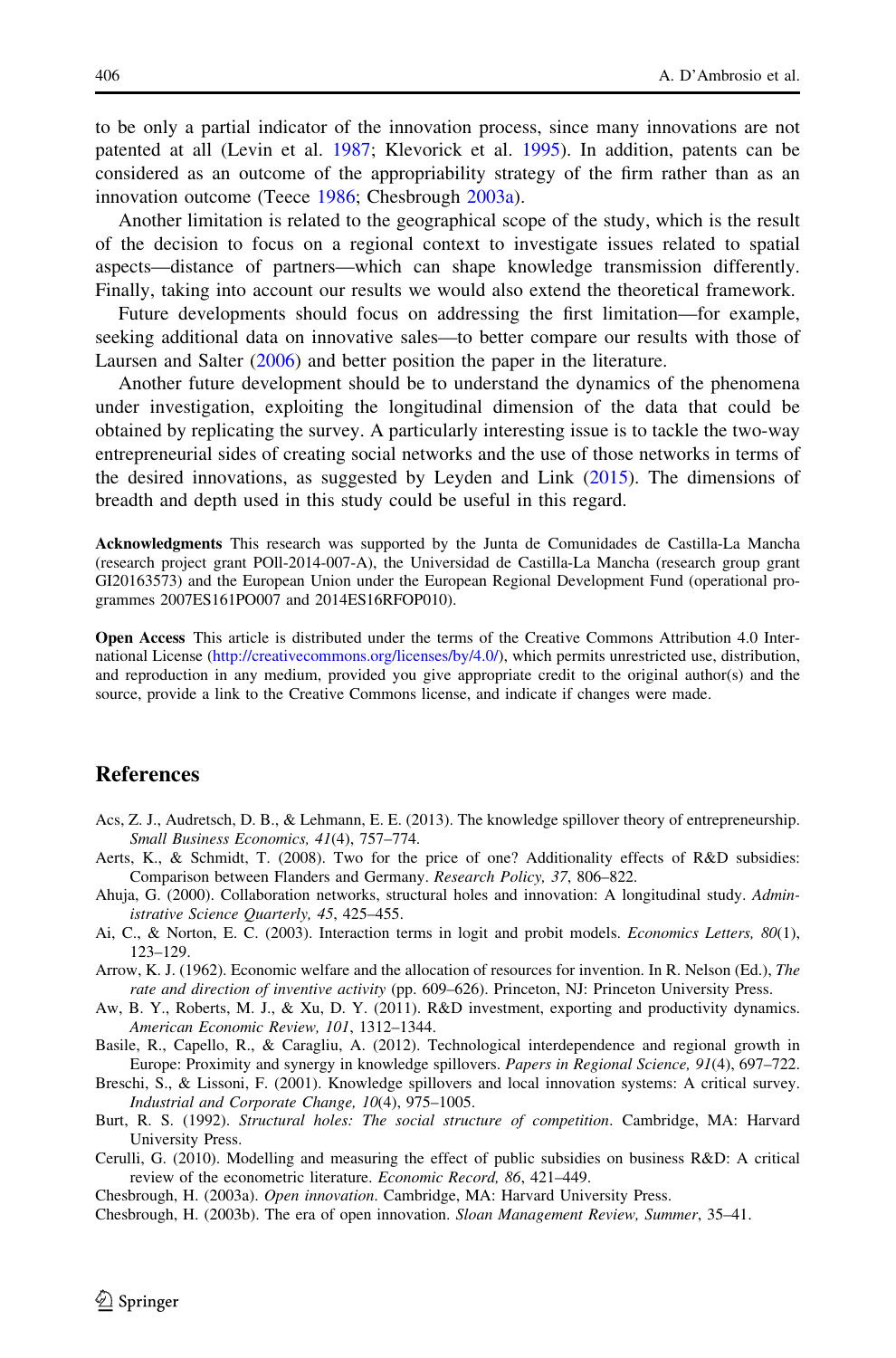- Chesbrough, H., & Vanhaverbeke, W. (2011). Open innovation and public policy in Europe. Research report. Science Business Publishing Ltd. [http://www.sciencebusiness.net/Assets/27d0282a-3275-4f02-](http://www.sciencebusiness.net/Assets/27d0282a-3275-4f02-8a3c-b93c2815208c.pdf) [8a3c-b93c2815208c.pdf.](http://www.sciencebusiness.net/Assets/27d0282a-3275-4f02-8a3c-b93c2815208c.pdf) Accessed July 30, 2015.
- Chesbrough, H. W., Vanhaverbeke, W., & West, J. (2006). Open innovation. Researching a new paradigm. New York: Oxford University Press.
- Cohen, W. M., & Levinthal, D. A. (1990). Absorptive capacity: A new perspective of learning and innovation. Administrative Science Quarterly, 35, 128–152.
- Corsino, M., Gabriele, R., & Giunta, A. (2015). Research and development subsidies: The effectiveness of a regional policy. In P. P. Patrucco (Ed.), The economics of knowledge generation and distribution: The role of interactions in the system dynamics of innovation and growth (pp. 223–251). London: Routledge.
- David, P. A., Hall, B. H., & Toole, A. A. (2000). Is public R&D a complement or substitute for private R&D? A review of the econometric evidence. *Research Policy*, 29(4), 497–529.
- Dosi, G. (1988). Sources, procedures and microeconomic effects of innovation. Journal of Economic Literature, 26(3), 1120–1171.
- Eurostat. (2015). Regional statistics. [http://ec.europa.eu/eurostat/help/new-eurostat-website.](http://ec.europa.eu/eurostat/help/new-eurostat-website) Accessed July 30, 2015.
- Fazzari, S. M., Hubbard, G. R., & Petersen, B. C. (1988). Financing constraints and corporate investment. Brookings Papers on Economic Activity, 1, 141–195.
- Gabriele, R. (2013). Comportamento d'impresa e politica industriale. Milano: Franco Angeli.
- Garcia-Quevedo, J. (2004). Do public subsidies complement business R&D? A meta-analysis of the econometric evidence. Kyklos, 57, 87–102.
- Granovetter, M. (1985). Economic action and social structure: The problem of embeddedness. American Journal of Sociology, 91(3), 481–510.
- Hall, B. H. (2002). The financing of research and development. Oxford Review of Economic Policy, 18(1), 35–51.
- Hall, B. H., & Lerner, J. (2010). The financing of R&D and innovation. In B. H. Hall & N. Rosenberg (Eds.), Handbook of the economics of innovation (pp. 609–639). Amsterdam: Elsevier-North.
- Kaplan, S. N., & Zingales, L. (1997). Do investment-cash flow sensitivities provide useful measures of financing constraints? The Quarterly Journal of Economics, 112(1), 169–215.
- Katila, R. (2002). New product search over time: Past ideas in their prime? Academy of Management Journal, 45, 995–1010.
- Katila, R., & Ahuja, G. (2002). Something old, something new: A longitudinal study of search behavior and new product introduction. Academy of Management Journal, 45(8), 1183–1194.
- Klevorick, A. K., Levin, R. C., Nelson, R. R., & Winter, S. G. (1995). On the sources and significance of interindustry differences in technological opportunities. Research Policy, 24(2), 185–205.
- Laursen, K., & Salter, A. (2006). Open for innovation: The role of openness in explaining innovation performance among UK manufacturing firms. Strategic Management Journal, 27(2), 131–150.
- Lee, S., Park, G., Yoon, B., & Park, J. (2010). Open innovation in SMEs—An intermediated network model. Research Policy, 39(2), 290–300.
- Leland, H. E., & Pyle, D. H. (1977). Informational asymmetries, financial structure, and financial intermediation. Journal of Finance, 32(2), 371–387.
- Levin, R., Klevorick, A., Nelson, R. R., & Winter, S. (1987). Appropriating the returns from industrial research and development. Brookings Papers on Economic Activity, 3, 783–820.
- Levinthal, D. A., & March, J. G. (1993). The myopia of learning. Strategic Management Journal, 14(S2), 95–112.
- Leyden, D. P., & Link, A. N. (2015). Toward a theory of the entrepreneurial process. Small Business Economics, 44, 475–484.
- Máñez, J. A., Rochina-Barrachina, M. E., Sanchis-Llopis, J. A., & Vicente, Ó. (2014). Financial constraints and R&D and exporting strategies for Spanish manufacturing firms. Industrial and Corporate Change, 23(6), 1563–1594.
- Metcalfe, J. S. (1994). Evolutionary economics and technology policy. The Economic Journal, 104(425), 931–944.
- Nelson, R. R., & Winter, S. G. (1982). An evolutionary theory of economic change. Cambridge: Belknap.
- Norton, E. C., Wang, H., & Ai, C. (2004). Computing interaction effects and standard errors in logit and probit models. The Stata Journal, 4(2), 154–167.
- Powell, W. W., Koput, K. W., & Smith-Doerr, L. (1996). Interorganizational collaboration and the locus of innovation: Networks of learning in biotechnology. Administrative Science Quarterly, 41, 116–145.
- Rosenkopf, L., & Nerkar, A. (2001). Beyond local research: Boundary-spanning, exploration, and impact in the optical disk industry. Strategic Management Journal, 22(4), 287–306.